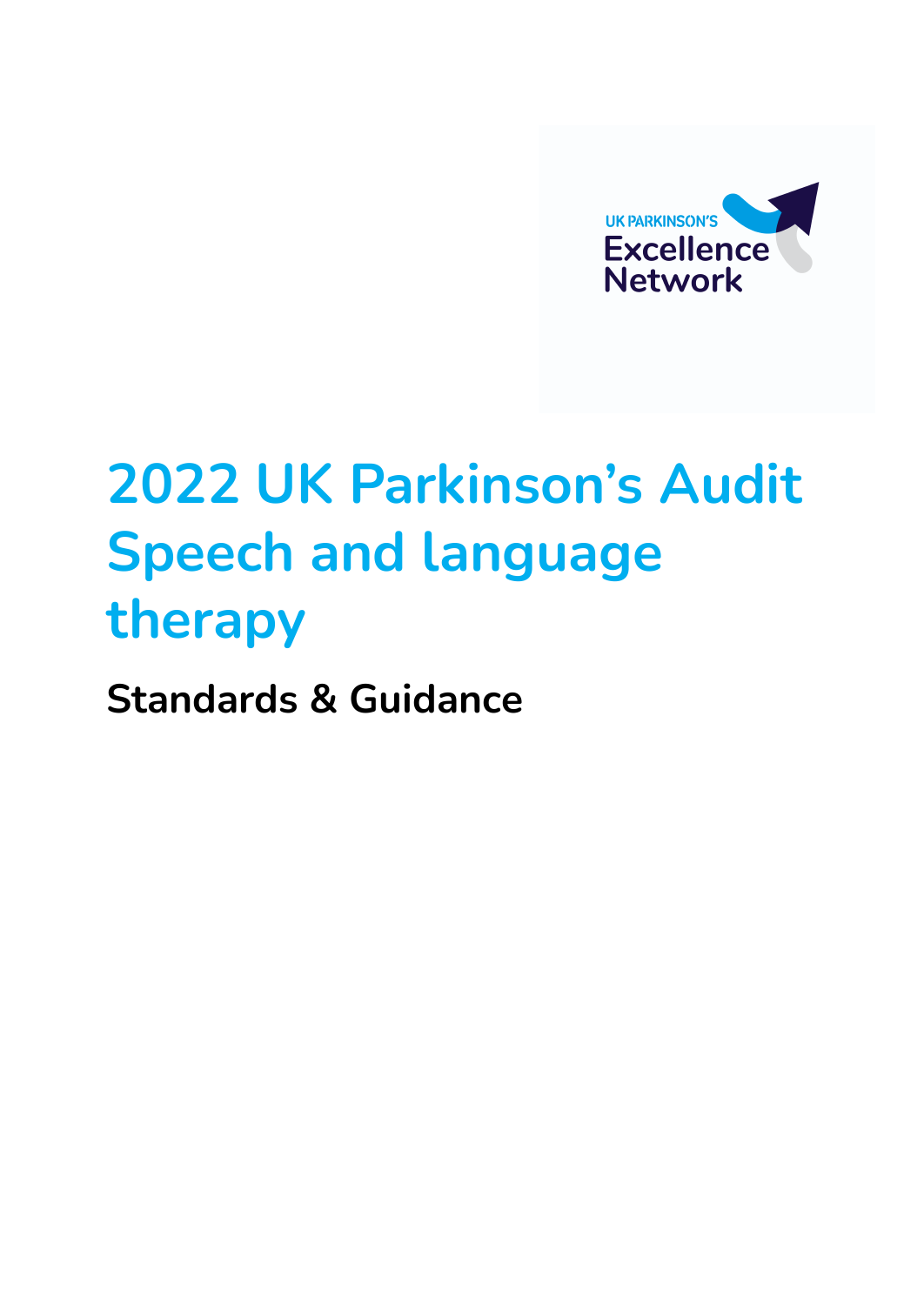## **2022 UK Parkinson's Audit Speech and language therapy**

**Audit of national standards relating to Parkinson's care, incorporating the Parkinson's NICE guideline, NICE quality standards and other relevant** 1 **2 evidence-based guidelines.**

## **Aim**

The aim of the speech and language therapy audit is to establish if speech and language therapy services are providing quality services for people with Parkinson's, taking into account recommendations made in evidence-based guidelines.

## **Objectives**

- 1. To encourage speech and language therapists to audit compliance of their local Parkinson's service against Parkinson's guidelines, by providing a simple peer reviewed audit tool with the facility for central data analysis to allow benchmarking with other services..
- 2. To identify areas of good practice and areas for improvement to inform local, regional and UK-wide discussions leading to action plans to improve quality of care.
- 3. To establish baseline audit data to allow:
	- UK-wide mapping of variations in quality of care
	- local and UK-wide mapping of progress in service provision and patient care through participation in future audit cycles

## **Background**

The Parkinson's speech and language therapy audit is part of the UK Parkinson's Audit coordinated by Parkinson's UK and led by a steering group of professionals.

This is the sixth round in which speech and language therapists will be able to take part, along with physiotherapists and occupational therapists. Consultants in

<sup>1</sup> National Institute of Health and Clinical Excellence. *Parkinson's Disease in Adults NG71.* (2017) Available at <https://www.nice.org.uk/guidance/ng71>

<sup>2</sup> Nice Quality Standard QS164 <https://www.nice.org.uk/guidance/qs164>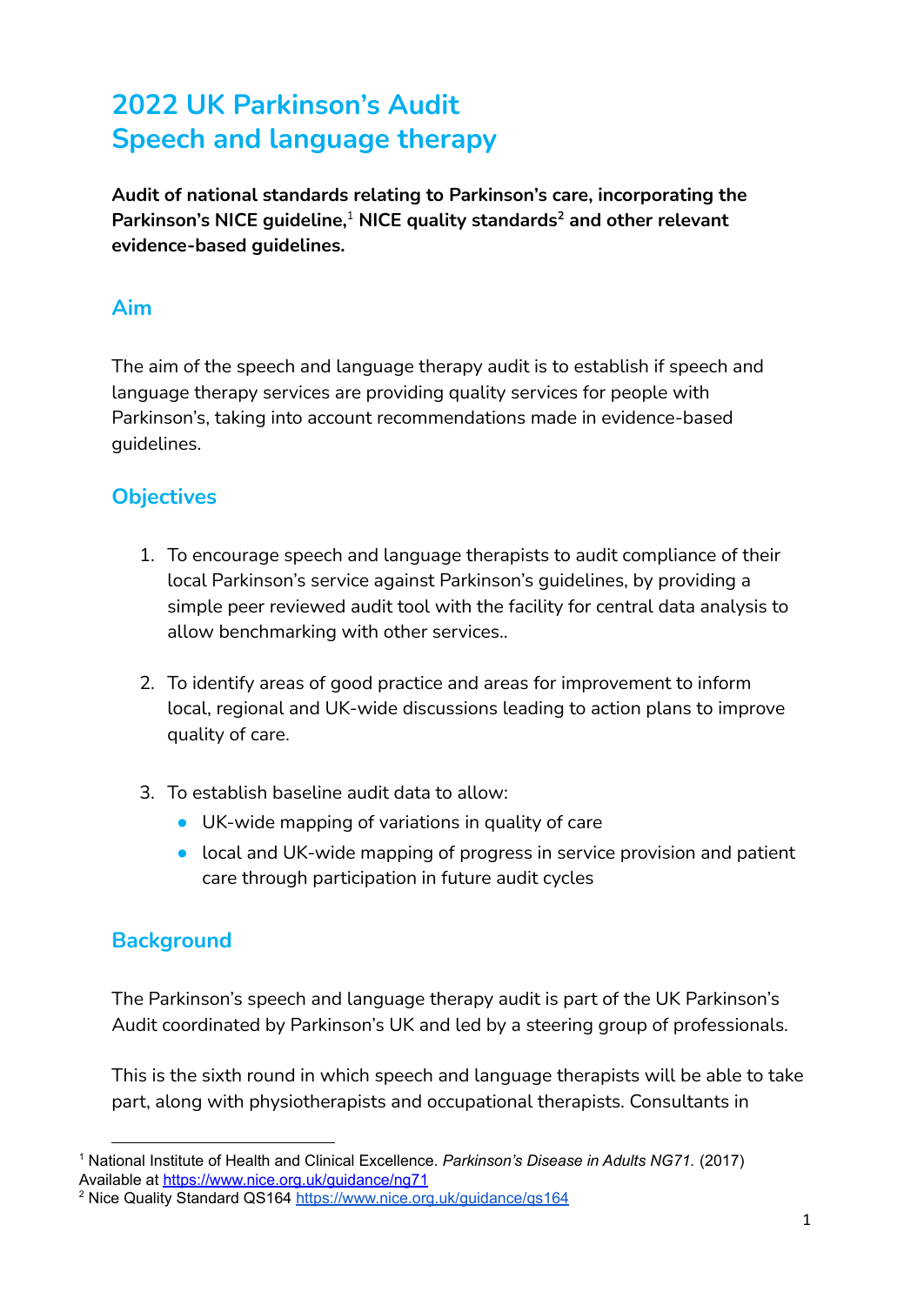elderly care and neurology (and their Parkinson's nurses) can participate in the parallel patient management audit. The audit questions for this round have been refined to reflect feedback from the 2019 audit, and the audits have all been reduced in length to encourage the participation of under-pressure services.

## **Standards**

Various guidelines published in recent years offer recommendations for speech language therapists in the management of people with Parkinson's. These include in particular the Parkinson's NICE guideline 2017 $^{\text{3}}$ , NICE Quality Standards 2018 $^{\text{4}}$  and sections/quality requirements of the National Service Framework for Long Term Neurological Conditions (NSF LTNC)<sup>5</sup>.

The Royal College of Speech and Language Therapists (RCSLT) has also published guidelines pertinent to Parkinson's in their Clinical Guidelines documents<sup>6</sup> and guidance to meet HCPC standards<sup>7</sup>. The Dutch Speech Language Therapy organisation, in conjunction with the wider Parkinson Net organisation, has also published detailed speech and language therapy (SLT) guidelines for Parkinson's $^{\rm 8}.$ 

## **Methodology**

This audit is open to all speech and language therapy services and individual speech and language therapists that work with people with Parkinson's in the United Kingdom whether hospital or community based, clinic or domiciliary service (excluding acute hospital inpatients).

<sup>&</sup>lt;sup>3</sup> National Institute of Health and Clinical Excellence. Parkinson's Disease in Adults NG71. (2017) Available at <https://www.nice.org.uk/guidance/ng71>

<sup>4</sup> Quality Statement 3:

[https://www.nice.org.uk/guidance/qs164/chapter/Quality-statement-3-Referral-to-physiotherapy-occup](https://www.nice.org.uk/guidance/qs164/chapter/Quality-statement-3-Referral-to-physiotherapy-occupational-therapy-or-speech-and-language-therapy) [ational-therapy-or-speech-and-language-therapy](https://www.nice.org.uk/guidance/qs164/chapter/Quality-statement-3-Referral-to-physiotherapy-occupational-therapy-or-speech-and-language-therapy)

<sup>5</sup> Department of Health. *National Service Framework for Long Term Neurological Conditions*. (2005) Available at

[www.gov.uk/government/publications/quality-standards-for-supporting-people-with-long-term-condition](http://www.gov.uk/government/publications/quality-standards-for-supporting-people-with-long-term-conditions) [s](http://www.gov.uk/government/publications/quality-standards-for-supporting-people-with-long-term-conditions)

<sup>6</sup> Royal College of Speech and Language Therapists/Speechmark. *Royal College of Speech and Language Therapists Clinical Guidelines (Dysarthria)* (2012)

<sup>7</sup> Royal College of Speech and Language Therapists guidance to meet HCPC standardst <https://www.rcslt.org/speech-and-language-therapy/rcslt-guidance-to-meet-hcpc-standards/>

<sup>8</sup> H Kalf et al. *Logopedie bij de ziekte van Parkinson (Speech therapy in Parkinson's)*. Lemma (2008). http://www.parkinsonnet.info/media/14829977/dutch\_slp\_quidelines-final.pdf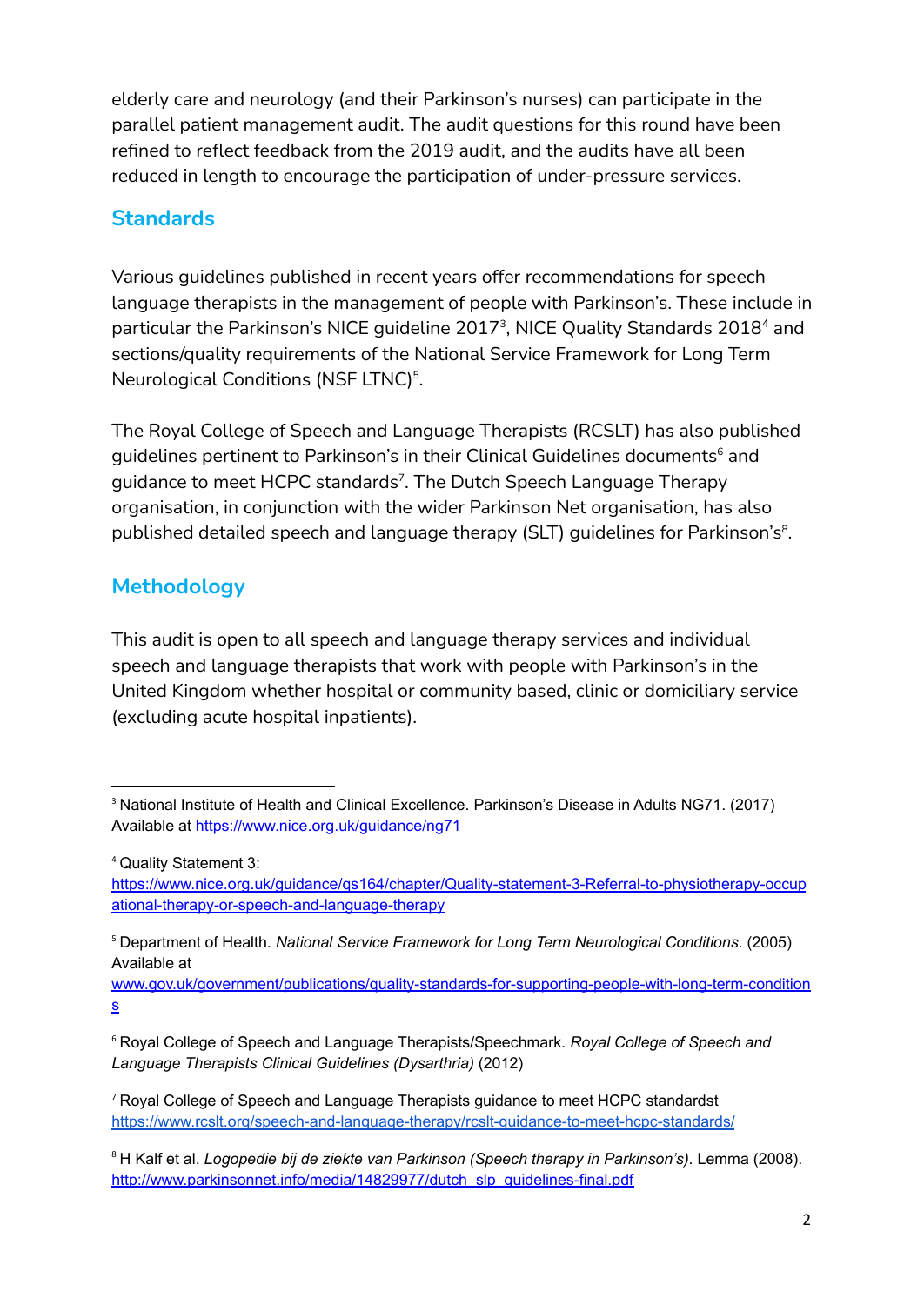Standards agreed to be pertinent to speech and language therapy have been transformed into a set of audit standards and statements reviewed by specialist speech and language therapists. The full list of questions is given in Table 1 (Service audit) and Table 2 (Patient audit) at the end of this document.

Please note the importance of logging your participation in this national clinical audit with your Audit Department.

## **Patient sample**

The minimum audit sample size is 10 consecutive people with idiopathic Parkinson's referred to a speech and language therapy service and seen during the audit data collection period, which runs from 1 May 2022 to 30 September 2022.

Take account of the need to capture this minimum sample when deciding locally on your start date for collecting a consecutive patient sample. The data collection tool will have the capacity to capture as many consecutive patients as therapists wish to audit.

The inclusion criteria for audited patients are as follows:

- a) Patients who are currently receiving active intervention (including education or counselling) at the start of the audit period.
- b) Those who are seen on a review appointment (irrespective of whether they then go to start another episode of active treatment) during the audit period.
- c) Patients newly referred to your service who undergo full assessment (again irrespective of whether they then proceed to immediate active intervention rather than being placed on review).

## **Data collection and entry**

Data is entered on an on-line tool; the link is available from [www.parkinsons.org.uk/audit.](http://www.parkinsons.org.uk/audit)

- The **service audit** section consists of general questions about your service (and needs to be completed only once by a member of the team familiar with the service set-up and running).
- The **patient audit** section allows you to enter data on individual patients. These include both newly seen people with Parkinson's and follow ups, but each person should only be documented once, even if they attend more than once during this period.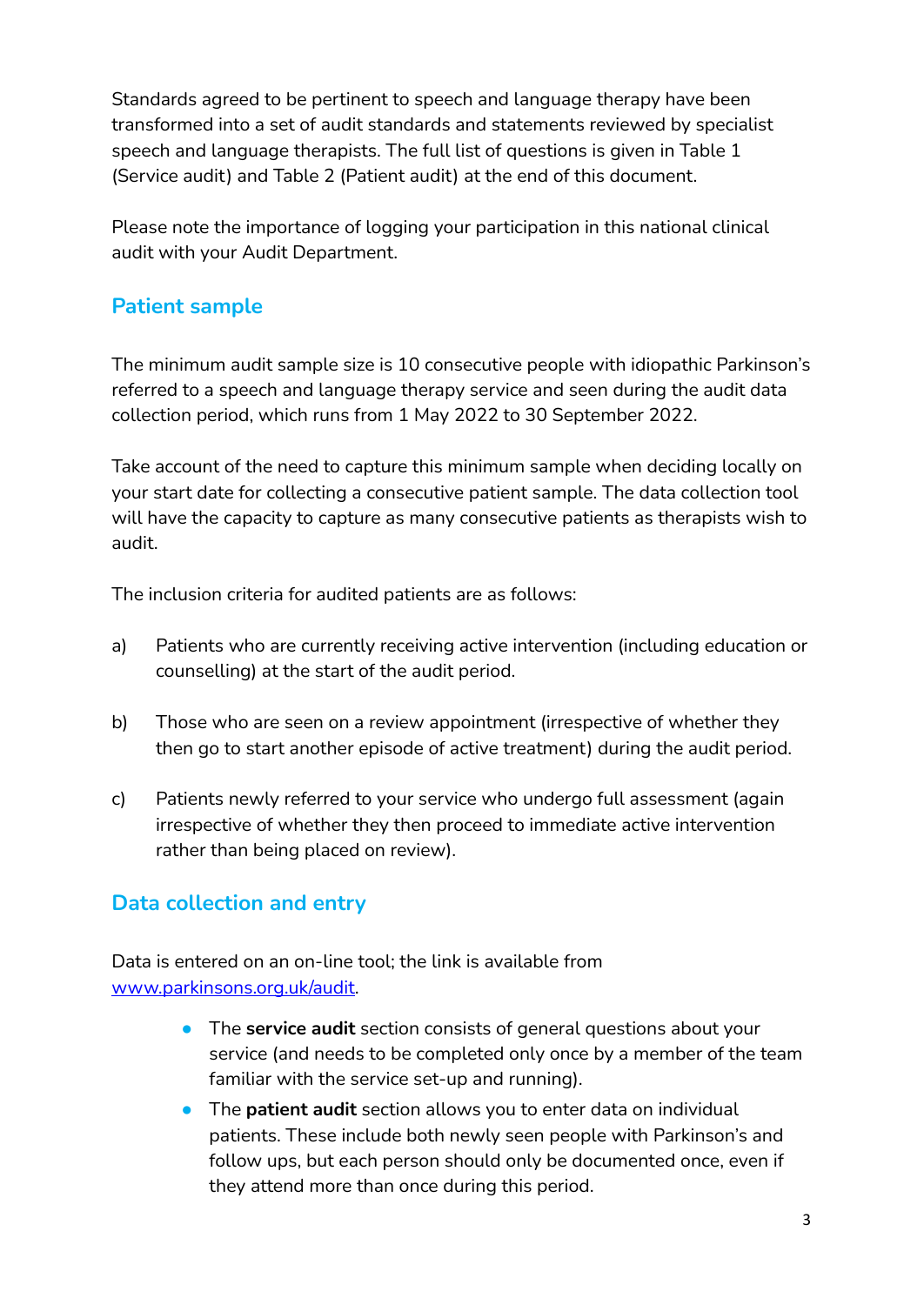Appendix A of this document is a version of the patient questions that you can print and use to record data in your clinics if this would be useful.

**Data entry must be completed by 31 October 2022** when the data will be downloaded for analysis.

#### **'No, but…' answers**

A 'No, but…' answer implies there is a pre-determined accepted reason for non-compliance with the standard. The denominator for compliance can then be determined only for those patients where the standard was relevant – ie 'No, but…' answers can be removed from calculations of compliance.

## **Confidentiality**

#### **Patients**

Please ensure that any information submitted does not include any personally identifiable information about your patients. Identifiable information is any information you hold about a service user that could identify them. This includes personal details such as names, addresses, pictures, videos or anything else which might identify the service user. Anonymised information is information about a service user that has had all identifiable information removed from it. $^9$ 

When you complete the patient section of the audit, you will see that there is space for a patient identifier. It is suggested that you use code letters or a number here to help you keep track (for example the patient's initials or hospital number) – please do not use NHS numbers. It will help if you keep a list of the code words or numbers securely yourself, so that if there is any query about the information you have submitted, you can track back to the original patient.

#### **Employers**

The Healthcare Quality Improvement Partnership (HQIP) recommends that services participating in a national clinical audit should be named in the audit reports. The audit reference report will list all participating organisations. It is therefore vital that you inform your clinical audit department about your participation in the audit.

#### **Participating therapists**

Individual therapists who participate and submit data will not be named in the audit report.

<sup>9</sup> Health Professionals Council. Available at <https://www.hcpc-uk.org/registration/meeting-our-standards/guidance-on-confidentiality> [accessed 19 January 2022]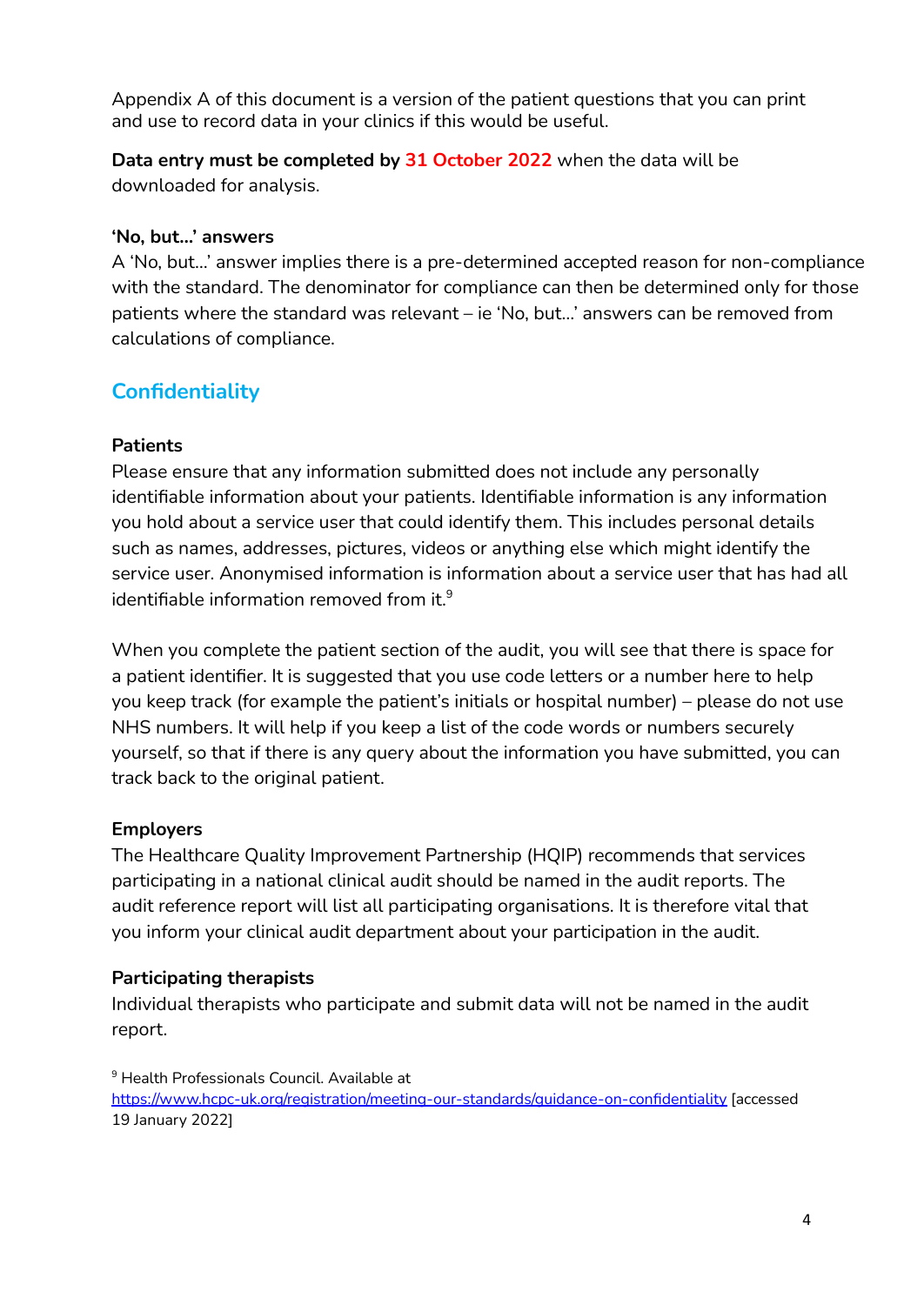## **Data security**

The data collection forms, which will be available online for data entry, will be accessed using a username and password chosen by each user. The password will require a minimum length and complexity according to usual online security methods. Please make sure that your username and password are well protected and can't be accessed by other people. You will be able to indicate that you will work with colleagues on the audit, and you will therefore be able to view entries made by colleagues in your local team. We ask that you comply with your organisation's Data Protection guidelines at all times.

After the data has been accessed by Parkinson's UK it will be stored in password-protected files at Parkinson's UK in accordance with NHS requirements. Within Parkinson's UK, access to the raw data set is restricted to the Clinical Audit Manager, members of the Clinical Steering Group and the Data Scientist who will carry out the data analysis

Raw data will not be accessible in the public domain.

#### **Patient Reported Experience Measure**

All services participating in the audit are encouraged to participate in the Patient Reported Experience Measure (PREM). The PREM takes the form of a short paper questionnaire to be distributed to up to 50 consecutive patients between 1 May and 30 September 2022. These patients do not necessarily have to be those included in the therapy audit.

The questionnaire asks 10 questions about patients' views of their Parkinson's service, and should take only five to 10 minutes to complete. If a carer has accompanied the patient on their clinic visit, they may assist the patient in completion of the form. Patients should feel comfortable and not overlooked while completing their questionnaire.

No identifiable information is collected, and the patient will seal their completed questionnaire in the envelope provided. These envelopes will then need to be collected before the patient leaves the clinic, and all the envelopes will then be returned to the audit team at Parkinson's UK in the large postage-paid envelope provided.

Each service will be provided with the following resources:

- 50 x copies of a paper questionnaire
- 50 x patient information leaflets
- 50 x sealable envelopes
- A large postage-paid envelope for return of sealed envelopes to the audit team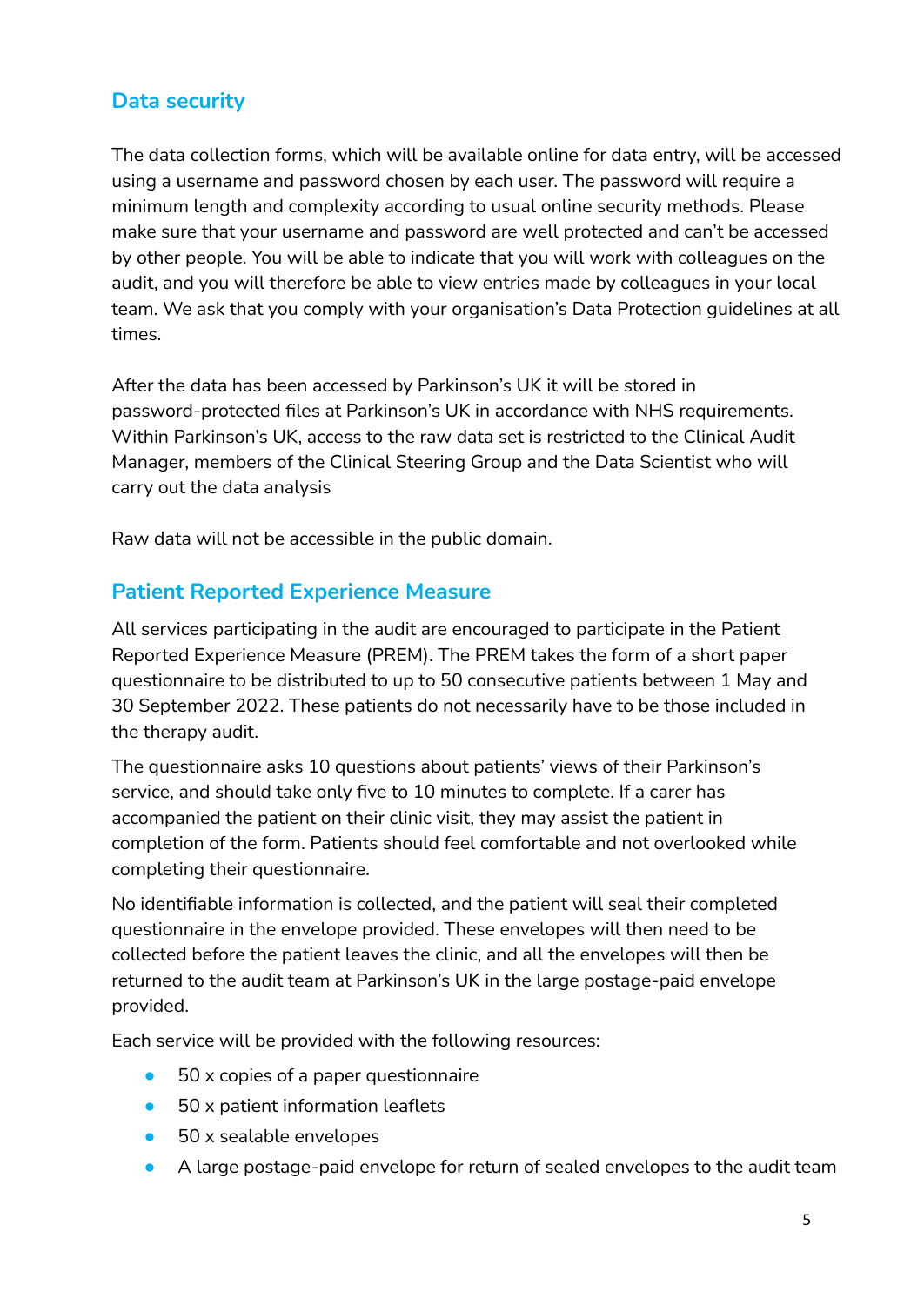A minimum of 10 questionnaires will need to be returned for a service's data to be included in the data analysis.

Participating in the PREM will give individual services direct feedback from their service users about the quality of care, accessibility and general satisfaction.

## **How the audit results will be communicated**

The findings of both the clinical audit and the PREM will be presented in the form of a UK-wide summary report and an individual report for each service, benchmarking the results of individual services against the national average for each audit question in their specialty.

The summary report will contain detailed analysis and comments on the data along with key recommendations for commissioners and clinicians. The full data tables will also be available, along with a list of participating services.

A link to the reports will be sent to all audit participants, trust audit contacts and strategic health authority/health board audit contacts. The UK-wide reports will also be in the public domain via the Parkinson's UK website. Individual Service Reports are only accessible within the relevant Trust.

## **How the data will be used**

Data collected during the audit will be used to generate a national picture of service delivery and to compare this with the expectations detailed in national guidance. This data will provide valuable information about priority areas within the existing healthcare provision and will support the development of commissioning. Information generated through this collaboration will be used in campaigning on behalf of people with Parkinson's, as well as guide the development of UK-wide quality improvement initiatives.

## **UK Parkinson's Excellence Network**

The UK Parkinson's Excellence Network brings together health and social care professionals to transform the care that people with Parkinson's receive across the UK. The Network is there to ensure:

● that everyone with Parkinson's has access to high quality Parkinson's services that meet their needs. Their care should be delivered by an expert, integrated, multi-disciplinary team including a consultant, specialist nurse and range of therapists, whose involvement is key to maximising function and maintaining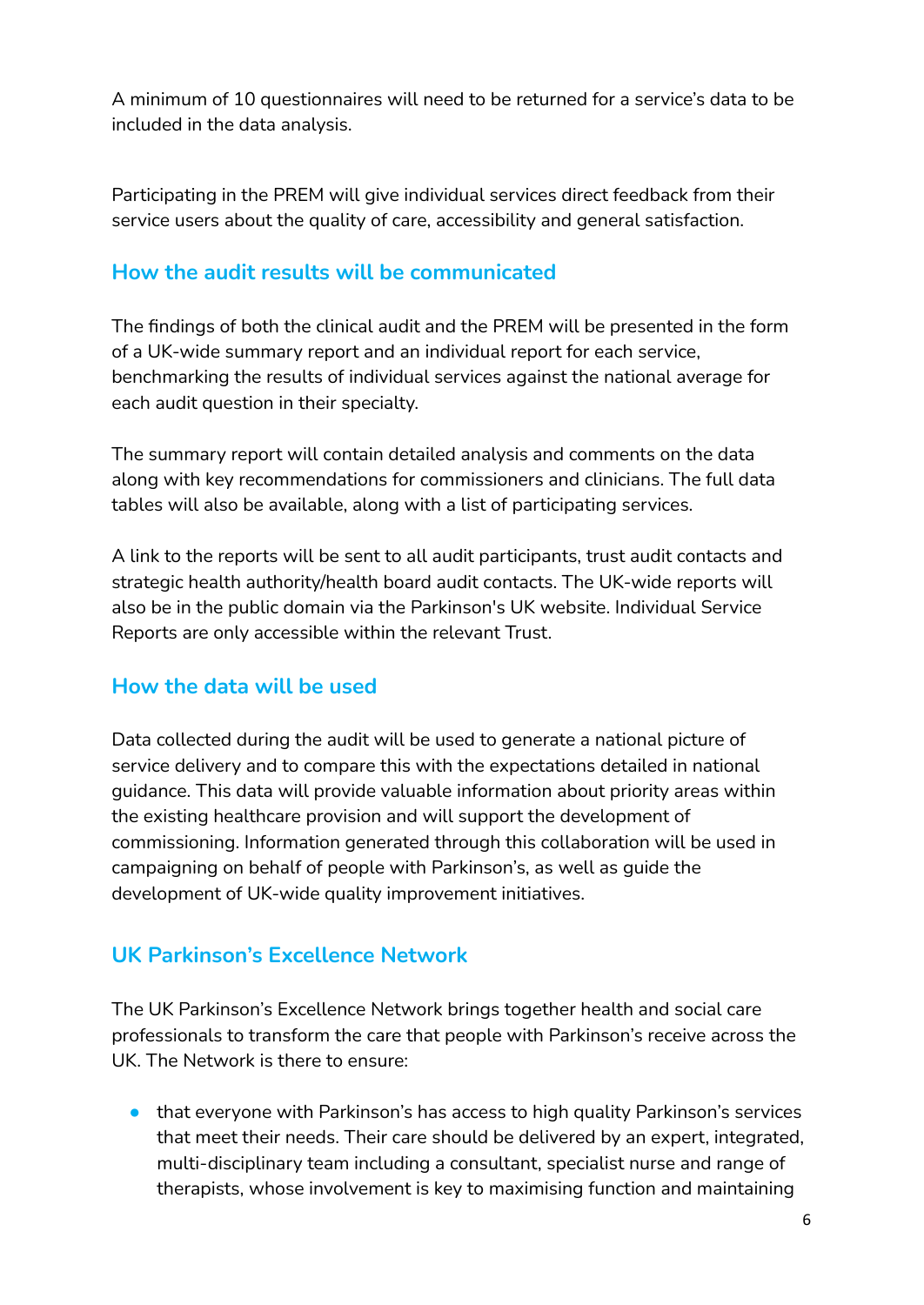independence

- there are clear pathways to timely, appropriate information, treatments and services from the point of diagnosis, including access to specialist mental health services, and Parkinson's UK's full range of [information](https://www.parkinsons.org.uk/information-and-support) and support to allow people to take control of the condition
- services will be involved in continuous quality improvement through audit and engagement of service users in improvement projects.

## **Thank you for your participation in the 2022 UK Parkinson's Audit**

Parkinson's UK 215 Vauxhall Bridge Road, London SW1V 1EJ **T** 020 7931 8080 **F** 020 7233 9908 **E** enquiries@parkinsons.org.uk **W** parkinsons.org.uk

Parkinson's UK is the operating name of the Parkinson's Disease Society of the United Kingdom. A company limited by guarantee. Registered in England and Wales (948776). Registered office: 215 Vauxhall Bridge Road, London SW1V 1EJ. A charity registered in England and Wales (258197) and in Scotland (SC037554)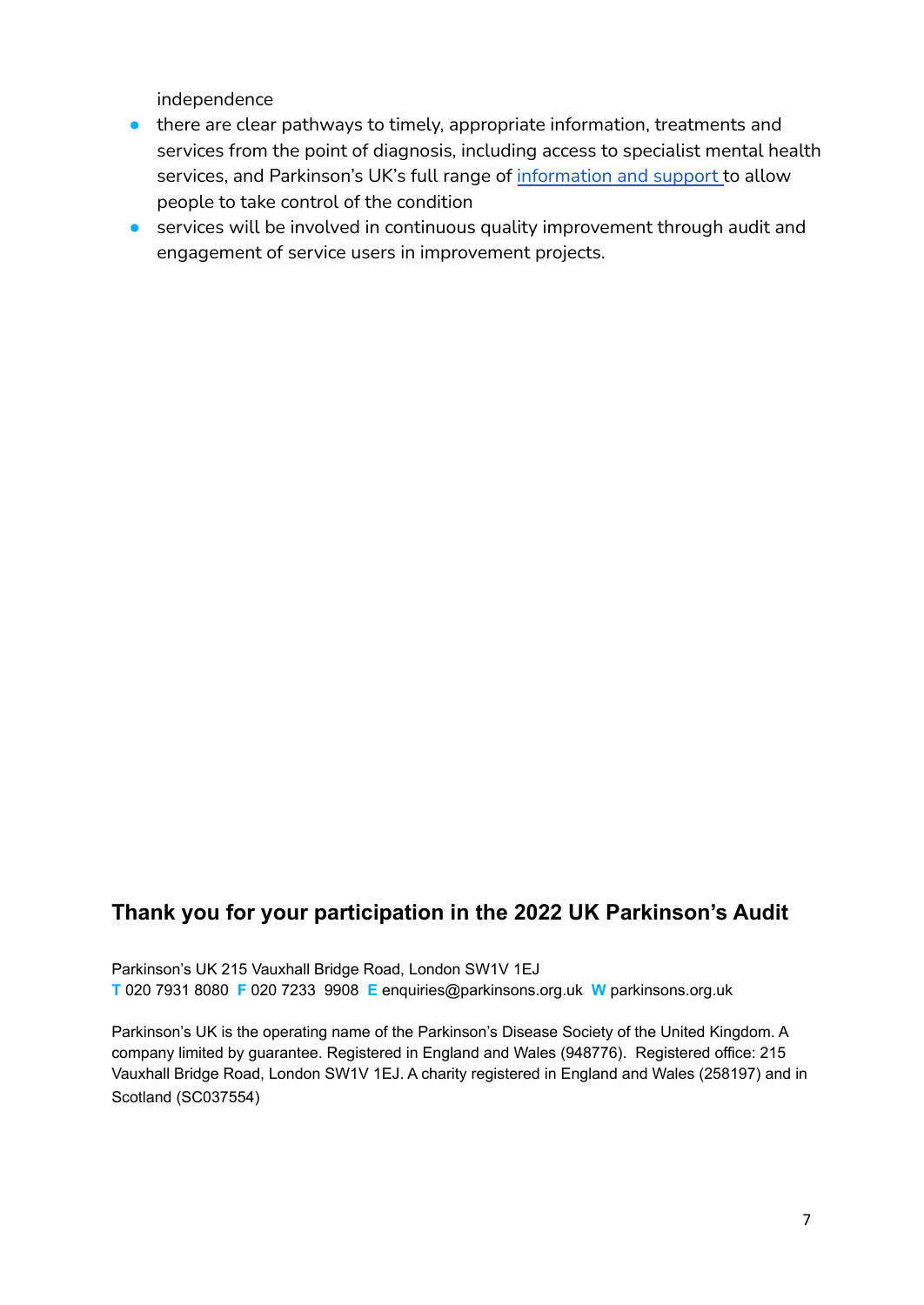## **Speech and language Therapy - Service audit**

| No.   | <b>Question</b>                                                                  | <b>Data items/ Answer options</b>                                                                                                                                                                                                                                                                      | <b>Help notes</b>                                       |
|-------|----------------------------------------------------------------------------------|--------------------------------------------------------------------------------------------------------------------------------------------------------------------------------------------------------------------------------------------------------------------------------------------------------|---------------------------------------------------------|
|       | <b>Your details</b>                                                              |                                                                                                                                                                                                                                                                                                        |                                                         |
| $1.1$ | Name of Lead Therapist<br>completing the Service Audit                           | Free text                                                                                                                                                                                                                                                                                              |                                                         |
| 1.2   | Contact email of Lead Therapist                                                  | Free text                                                                                                                                                                                                                                                                                              |                                                         |
| 1.3   | What is your job description?                                                    | Overall SLT (speech-language therapy) service<br>manager<br>Parkinson's specialist SLT<br>Specialist SLT who sees patients with<br>Parkinson's<br>Generalist SLT who sees patients with<br>Parkinson's                                                                                                 |                                                         |
|       | <b>Service Description</b>                                                       |                                                                                                                                                                                                                                                                                                        |                                                         |
| 2.1   | Describe the setting in which you<br>usually see individuals with<br>Parkinson's | Integrated medical and therapy Parkinson's clinic<br>Acute outpatient rehabilitation/Rapid Response<br>Service/Early Supported Discharge Service<br>Community rehabilitation service<br>Social services including reablement<br>Outpatient/day hospital<br>Individual's home<br>Other (please specify) | Choose one - the most common setting for<br>the service |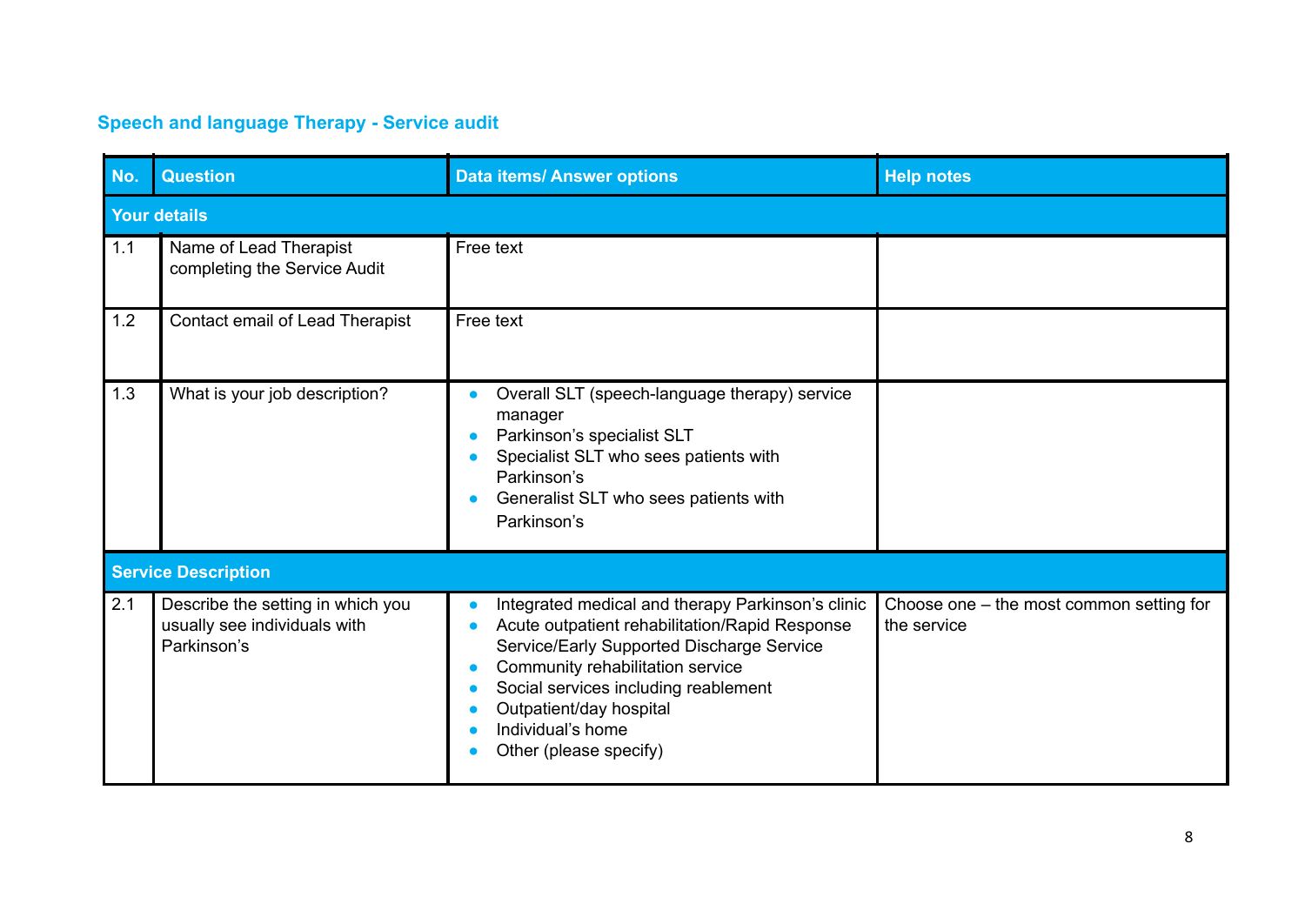| 2.2  | How does your service offer<br>assessments?                                                                                                                                                                                | In person<br>$\bullet$<br>Virtually - by video<br>Virtually - by telephone                                                                                                                                                                                                                               | tick all that apply |
|------|----------------------------------------------------------------------------------------------------------------------------------------------------------------------------------------------------------------------------|----------------------------------------------------------------------------------------------------------------------------------------------------------------------------------------------------------------------------------------------------------------------------------------------------------|---------------------|
| 2.3  | Does your service specialise in the<br>treatment of individuals with<br>neurological conditions?                                                                                                                           | Yes<br><b>No</b>                                                                                                                                                                                                                                                                                         |                     |
| 2.4  | Does your service specialise in the<br>treatment of individuals with<br>Parkinson's?                                                                                                                                       | Yes<br><b>No</b>                                                                                                                                                                                                                                                                                         |                     |
| 2.5  | Does your service offer the Lee<br>Silverman Voice Treatment (LSVT)<br>for individuals with Parkinson's who<br>meet inclusion criteria (louder voice<br>stimulable; motivated; physically<br>able to cope with intensity)? | Yes - all eligible candidates<br>Yes - limited service available to selected<br>candidates only<br>Alternative attention to effort volume therapy<br>offered<br>LSVT not offered because there's no LSVT<br>$\bullet$<br>trained SLT<br>LSVT not offered because there's no service<br>delivery decision |                     |
| 2.5a | Approximately what percentage of<br>eligible candidates seen by your<br>service are offered LSVT?                                                                                                                          | $0 - 25%$<br>$\bullet$<br>25-50%<br>50-75%<br>75-100%                                                                                                                                                                                                                                                    |                     |
| 2.6  | Is SLT available for all individuals<br>with Parkinson's for issues with<br>communication irrespective of when<br>in the course of their Parkinson's the<br>referral was made?                                             | Yes<br>Not consistently due to restricted<br>capacity/service demands<br><b>No</b><br>$\bullet$                                                                                                                                                                                                          |                     |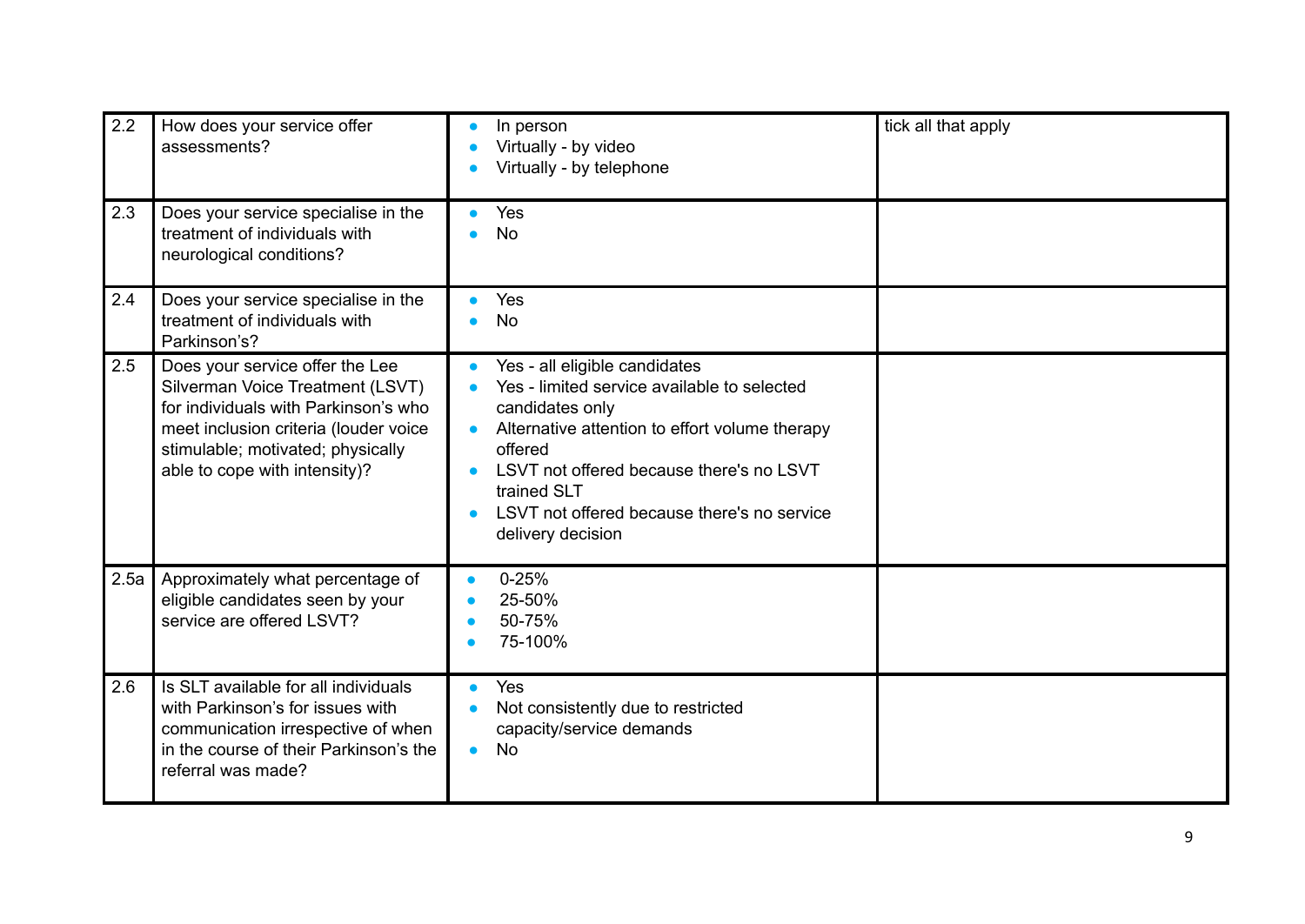| 2.7 | Is SLT available for all individuals<br>with Parkinson's for issues with<br>eating/swallowing irrespective of<br>when in the course of their<br>Parkinson's the (re)referral was<br>made? | Yes<br>Not consistently due to restricted<br>capacity/service demands<br><b>No</b>                                                                                                                                                                                                        |                                                                                    |  |  |
|-----|-------------------------------------------------------------------------------------------------------------------------------------------------------------------------------------------|-------------------------------------------------------------------------------------------------------------------------------------------------------------------------------------------------------------------------------------------------------------------------------------------|------------------------------------------------------------------------------------|--|--|
| 2.8 | Is SLT available for all individuals<br>with Parkinson's for issues with<br>drooling irrespective of when in the<br>course of their Parkinson's the<br>(re)referral was made?             | Yes<br>Not consistently due to restricted<br>capacity/service demands<br><b>No</b>                                                                                                                                                                                                        |                                                                                    |  |  |
| 2.9 | Are individuals who require assistive<br>technology (AAC) able to receive<br>timely, appropriate equipment and<br>support to help them to live<br>independently?                          | Yes, it is part of the service<br>Yes, full access via other AAC service<br>Restricted AAC service due to financial<br>restrictions<br>Restricted AAC service due to equipment range<br>AAC service available via specialist technology<br>service if referral criteria met<br>No service |                                                                                    |  |  |
|     | <b>Individuals with Parkinson's</b>                                                                                                                                                       |                                                                                                                                                                                                                                                                                           |                                                                                    |  |  |
| 3.1 | Approximately what percentage of<br>the individuals referred to your<br>service annually have a diagnosis of<br>Parkinson's?                                                              | $0 - 19%$<br>20-39%<br>40-59%<br>60-79%<br>80-100%                                                                                                                                                                                                                                        | Refers to the audited service, i.e. not the<br>whole adult SLT service in the area |  |  |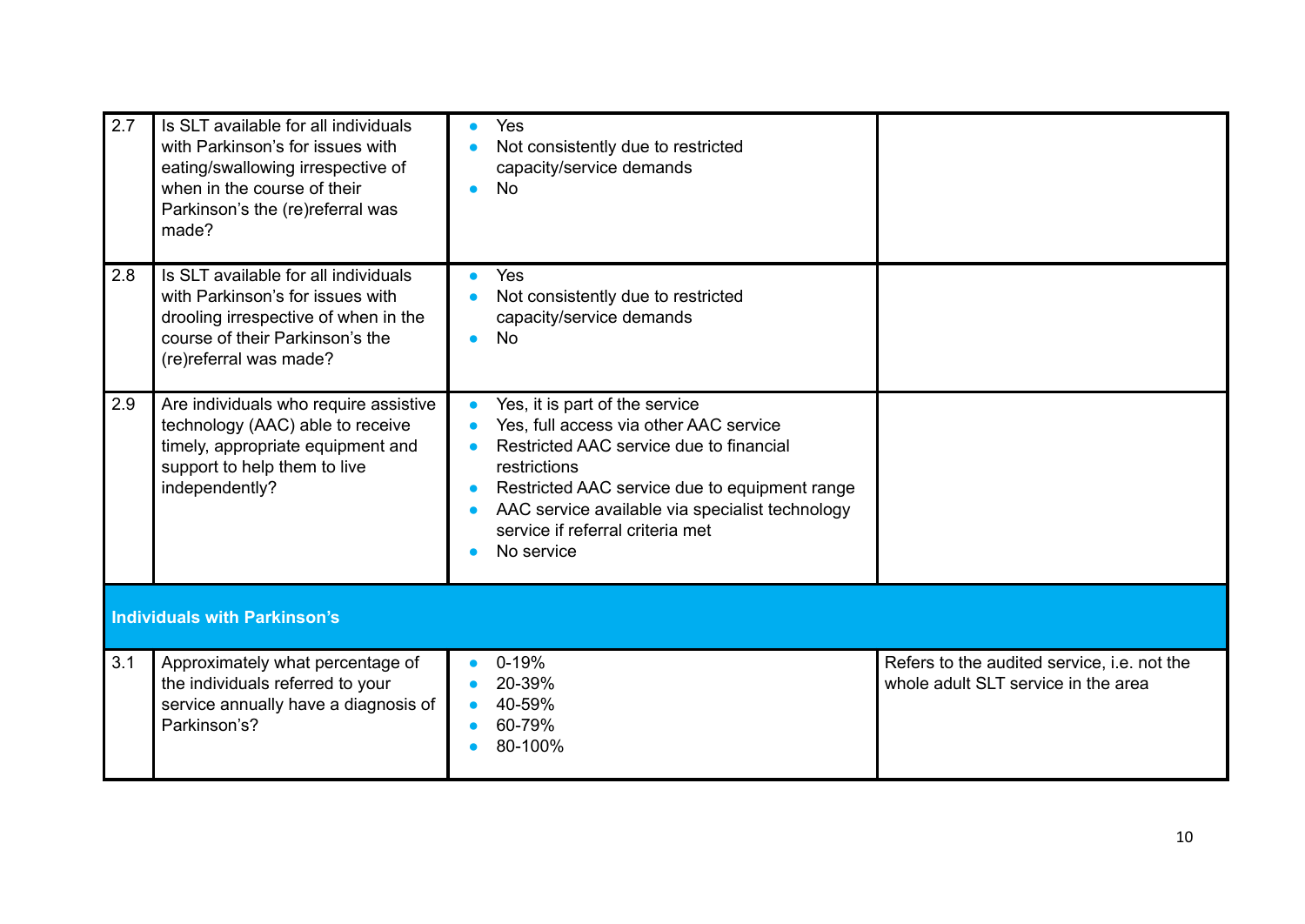|     | Speech and Language therapy professionals                                                                                        |  |                                                                                                                  |                                                                                                                           |  |
|-----|----------------------------------------------------------------------------------------------------------------------------------|--|------------------------------------------------------------------------------------------------------------------|---------------------------------------------------------------------------------------------------------------------------|--|
| 4.1 | Within your service, can you access<br>Parkinson's related continuing<br>professional development (at least<br>yearly)?          |  | Yes<br><b>No</b>                                                                                                 | Training includes in-service within the<br>Trust/similar body/Board/Local Health Board<br>or external courses, RCSLT CENs |  |
| 4.2 | Are there documented induction and<br>support strategies for new SLT<br>therapists working with individuals<br>with Parkinson's? |  | Yes, specifically in relation to patients with<br>Parkinson's<br>Yes, as part of more general competencies<br>No |                                                                                                                           |  |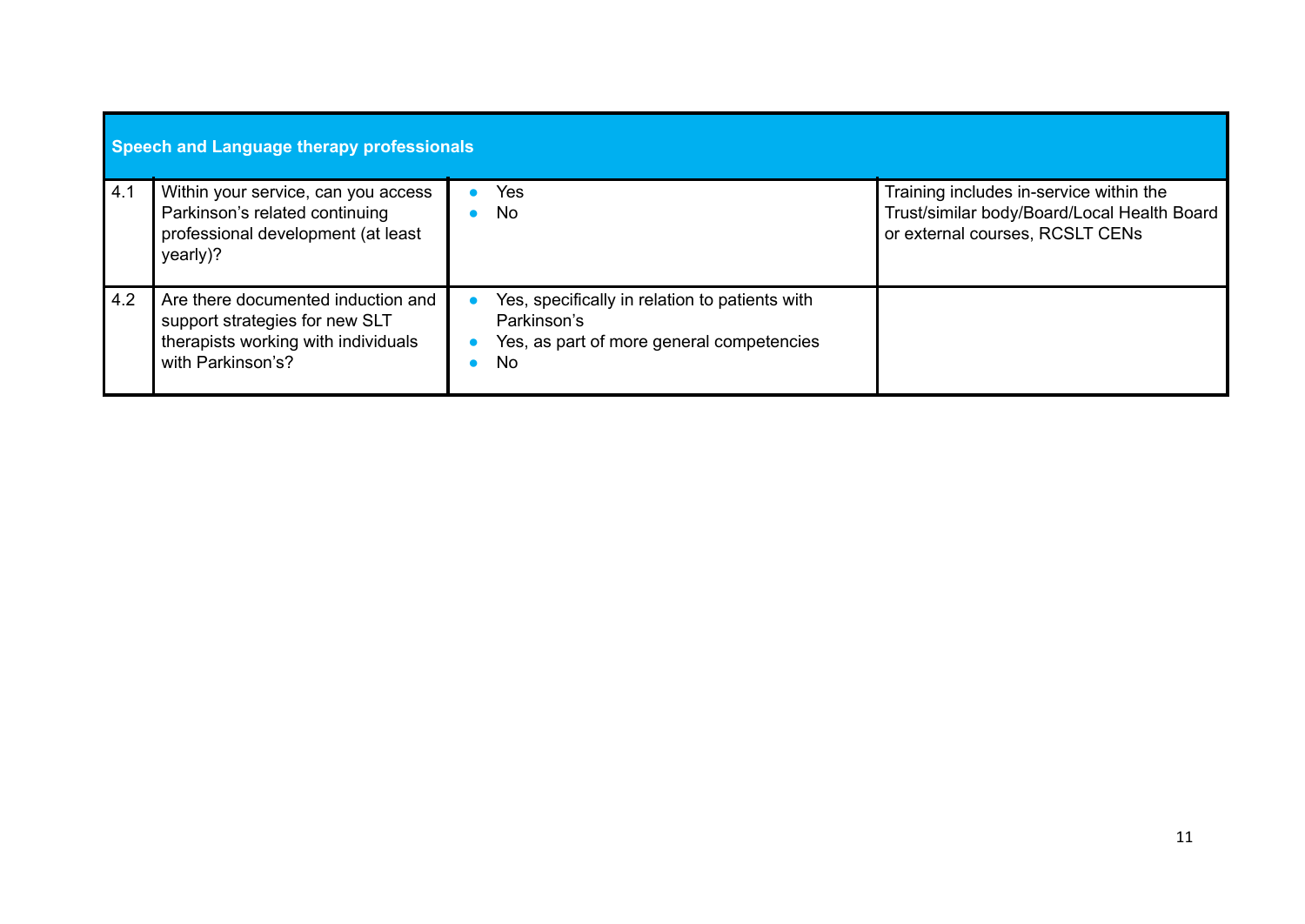## **Speech & language therapy - patient audit**

| No. | <b>Question</b>    | <b>Answer options</b>                                                                                                                                                                                                                                                                                                                                                                                                                                                                                       | <b>Help notes</b>                                                             |
|-----|--------------------|-------------------------------------------------------------------------------------------------------------------------------------------------------------------------------------------------------------------------------------------------------------------------------------------------------------------------------------------------------------------------------------------------------------------------------------------------------------------------------------------------------------|-------------------------------------------------------------------------------|
|     | 1. Demographics    |                                                                                                                                                                                                                                                                                                                                                                                                                                                                                                             |                                                                               |
| 1.1 | Patient identifier | This can be used by you to identify audited<br>patients                                                                                                                                                                                                                                                                                                                                                                                                                                                     | This data will be removed by the data entry tool when you<br>submit your data |
| 1.2 | Gender             | Male<br>$\bullet$<br>Female<br>Other/patient prefers not to say                                                                                                                                                                                                                                                                                                                                                                                                                                             |                                                                               |
| 1.3 | Ethnicity          | White<br>$\bullet$<br><b>British</b><br>O<br>Irish<br>o<br>Traveller<br>o<br>Any other White background<br>о<br>Asian/Asian British<br>Indian<br>O<br>Pakistani<br>O<br>Bangladeshi<br>o<br>Chinese<br>o<br>Any other Asian background<br>o<br>Black/African/Caribbean/Black British<br>●<br>African<br>O<br>Caribbean<br>Ω<br>any other Black background<br>o<br>Mixed/multiple ethnic groups<br>$\bullet$<br>White and Black Caribbean<br>O<br>White and Black African<br>0<br>White and Asian<br>$\circ$ |                                                                               |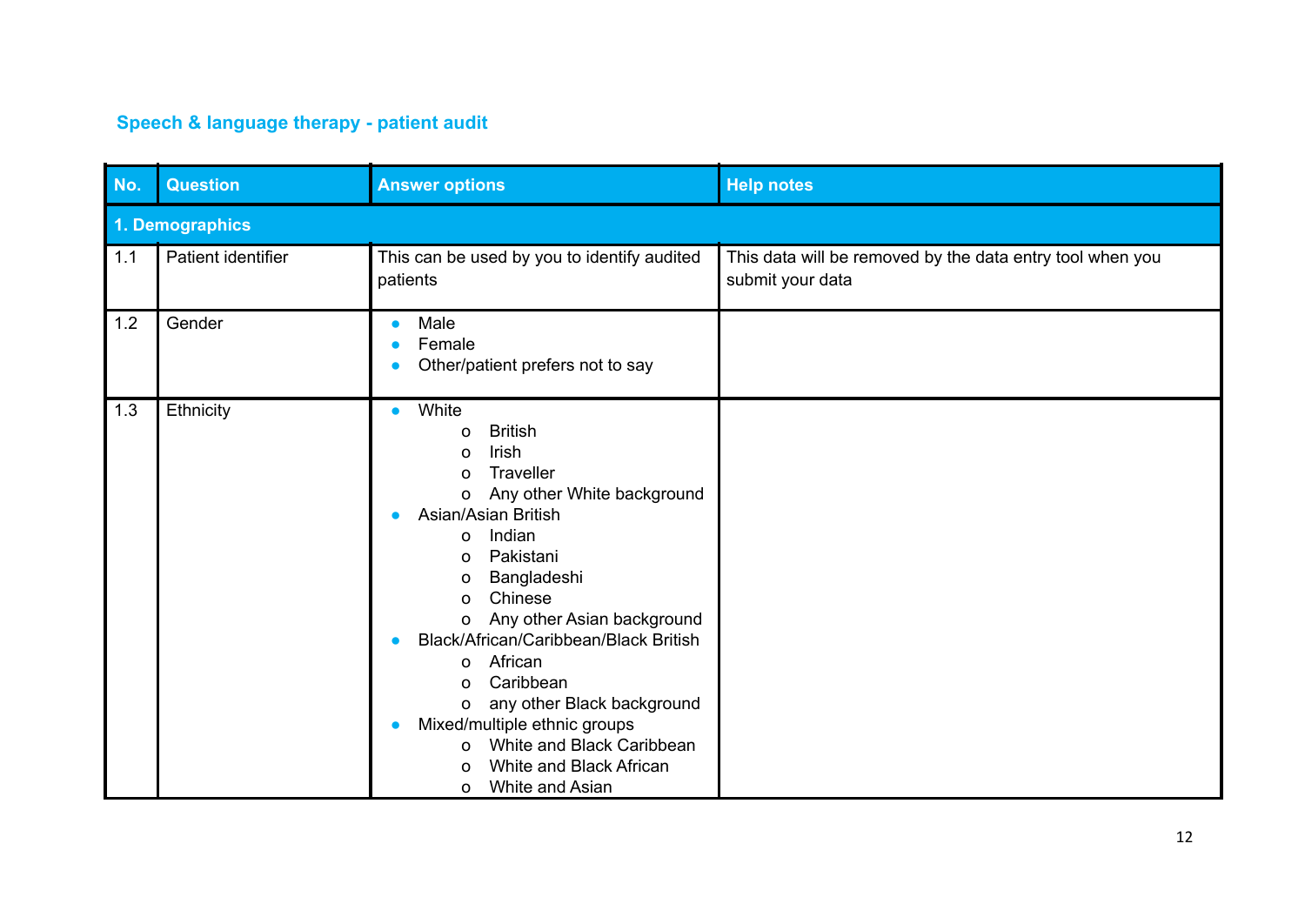|     |                                                 | o Any other mixed background<br>Other ethnic group<br>o Arab<br>Any other ethnic group<br>o<br>prefer not to say<br>O             |                                                                                                                                                                                                                                                                                                                                 |
|-----|-------------------------------------------------|-----------------------------------------------------------------------------------------------------------------------------------|---------------------------------------------------------------------------------------------------------------------------------------------------------------------------------------------------------------------------------------------------------------------------------------------------------------------------------|
| 1.4 | Year of birth                                   |                                                                                                                                   |                                                                                                                                                                                                                                                                                                                                 |
| 1.5 | What setting does this<br>patient live in?      | Own home<br>$\bullet$<br>Residential care home<br>$\bullet$<br>Nursing home<br>Other (please specify)                             |                                                                                                                                                                                                                                                                                                                                 |
| 1.6 | In what health setting<br>was the patient seen? | NHS - outpatient<br>$\bullet$<br>NHS - community<br>$\bullet$<br>Private clinic<br>$\bullet$<br>At home<br>Other (please specify) |                                                                                                                                                                                                                                                                                                                                 |
| 1.7 | How was this person<br>assessed?                | In person<br>$\bullet$<br>Virtually - by video<br>$\bullet$<br>Virtually - by telephone<br>Ċ                                      |                                                                                                                                                                                                                                                                                                                                 |
| 1.8 | Parkinson's phase                               | Diagnosis<br>$\bullet$<br>Maintenance<br>$\bullet$<br>Complex<br>Palliative                                                       | <b>Definitions of phases</b><br><b>Diagnosis</b><br>• From first recognition of symptoms/sign/problem<br>• Diagnosis not established or accepted.<br><b>Maintenance</b><br>• Established diagnosis of Parkinson's<br>• Reconciled to diagnosis<br>• No drugs or medication 4 or less doses/day<br>• Stable medication for >3/12 |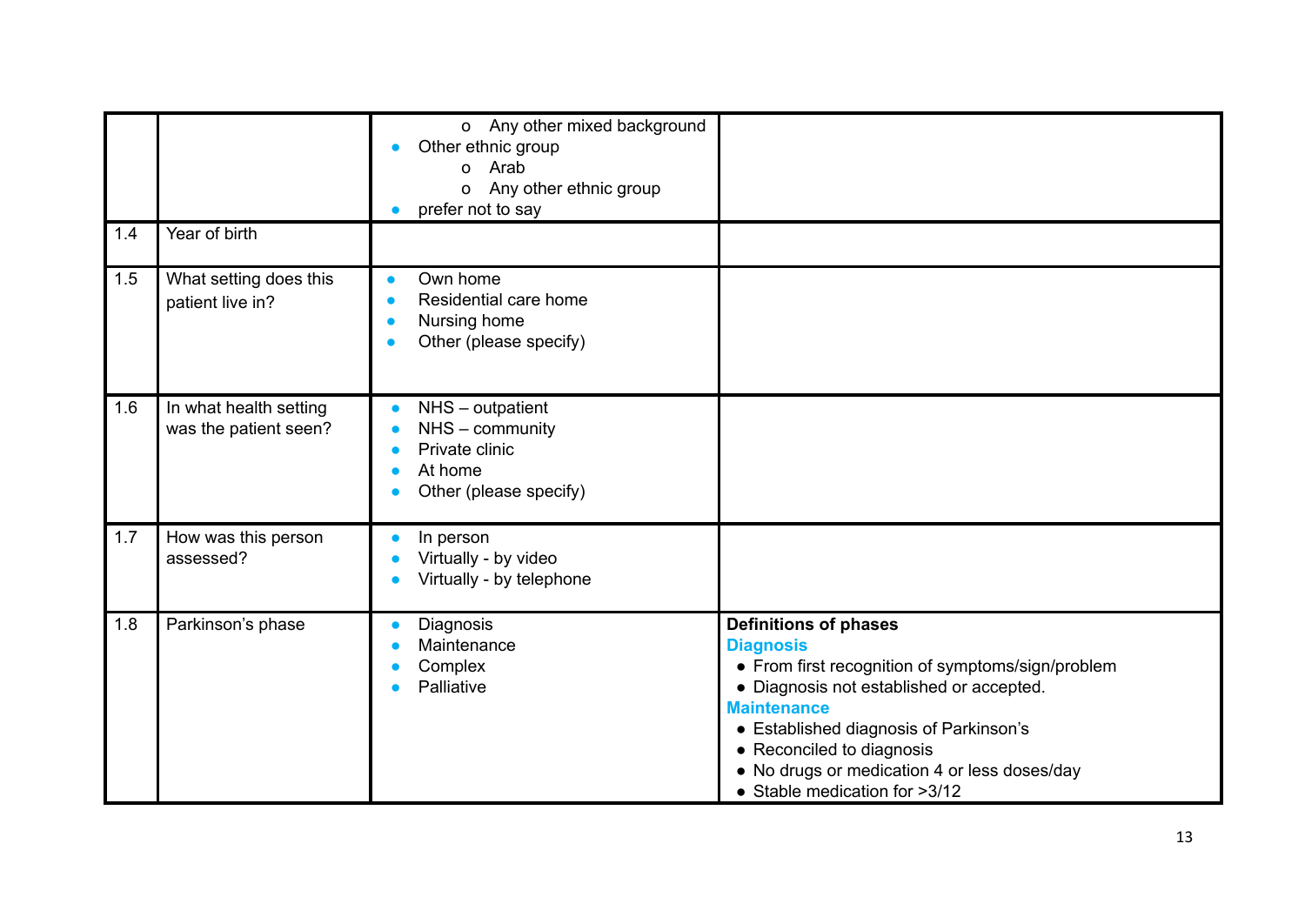|     |                                  |                                                                                                                                                                                      | • Absence of postural instability.<br><b>Complex</b><br>• Drugs $-5$ or more doses/day<br>• Any infusion therapy (apomorphine or duodopa)<br>• Dyskinesia<br>• Neuro-surgery considered / DBS in situ<br>• Psychiatric manifestations > mild symptoms of<br>depression/anxiety/hallucinations/psychosis<br>• Autonomic problems – hypotension either drug or non-drug<br>induced<br>• Unstable co-morbidities<br>• Frequent changes to medication $($ $3/12$ )<br>• Significant dysphagia or aspiration (for this audit, dysphagia<br>should be considered a prompt for considering end of life<br>issues).<br><b>Palliative</b><br>• Inability to tolerate adequate dopaminergic therapy<br>• Unsuitable for surgery |
|-----|----------------------------------|--------------------------------------------------------------------------------------------------------------------------------------------------------------------------------------|-----------------------------------------------------------------------------------------------------------------------------------------------------------------------------------------------------------------------------------------------------------------------------------------------------------------------------------------------------------------------------------------------------------------------------------------------------------------------------------------------------------------------------------------------------------------------------------------------------------------------------------------------------------------------------------------------------------------------|
|     |                                  |                                                                                                                                                                                      | • Advanced co-morbidity (life threatening or disabling).                                                                                                                                                                                                                                                                                                                                                                                                                                                                                                                                                                                                                                                              |
|     | 2. Referral                      |                                                                                                                                                                                      |                                                                                                                                                                                                                                                                                                                                                                                                                                                                                                                                                                                                                                                                                                                       |
|     |                                  | experience of Parkinson's disease for assessment, education and advice (NICE 1.7.7)<br>date case notes and patients held records and work together to provide a co-ordinated service | Standard A: Consider referring people who are in the early stages of Parkinson's disease to a speech and language therapist with<br>NSF QR1 - An integrated approach to assessment of care and support needs, and to the delivery of services is key to improving the quality of life<br>for people with LTC. The most effective support is provide when local health and socials services team communicate; have access to up to                                                                                                                                                                                                                                                                                     |
| 2.1 | Year of Parkinson's<br>diagnosis |                                                                                                                                                                                      |                                                                                                                                                                                                                                                                                                                                                                                                                                                                                                                                                                                                                                                                                                                       |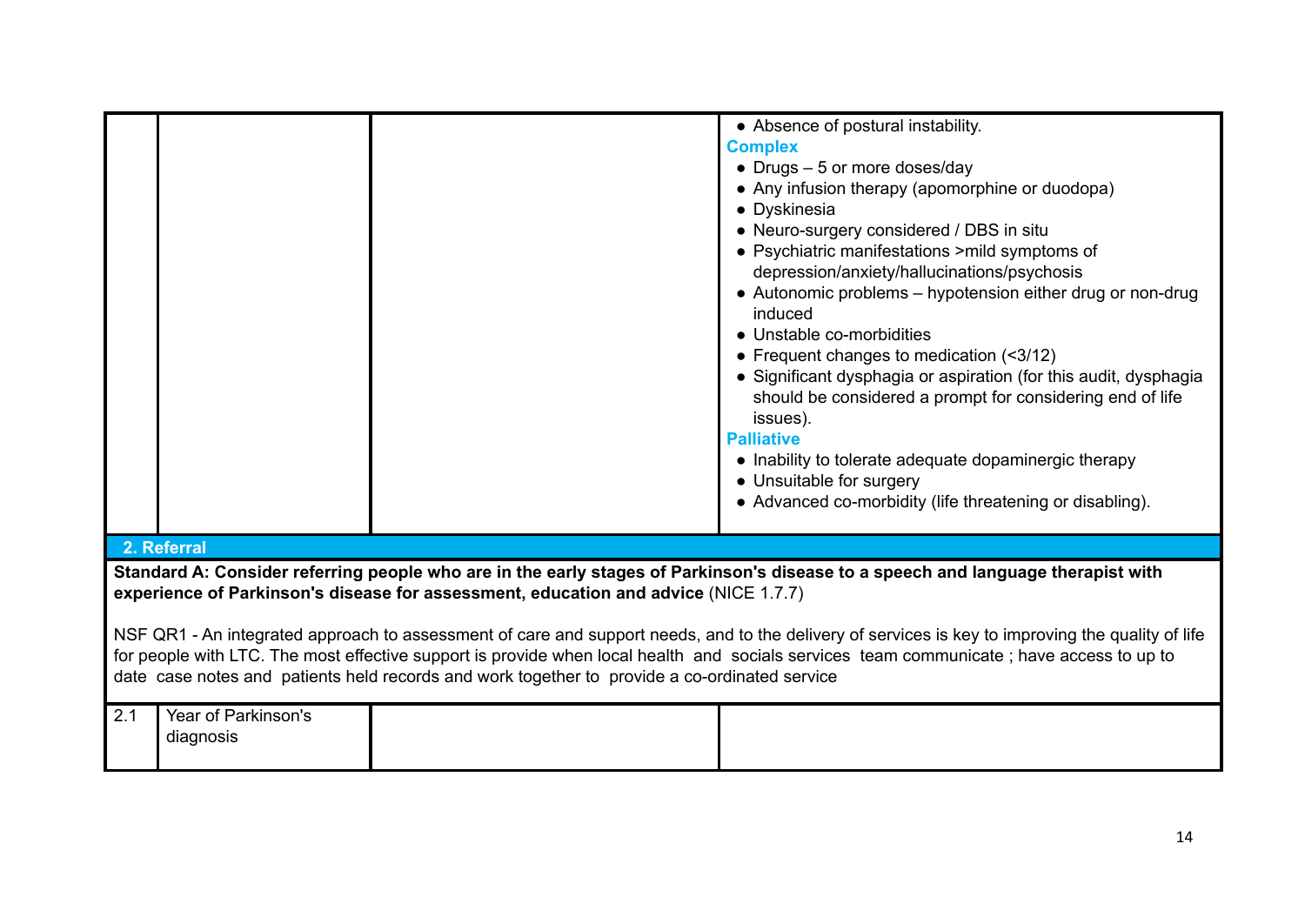| 2.2 | Has the person received<br>previous speech and<br>language therapy<br>specifically for<br>Parkinson's?                                     | Yes, please go to Q 2.3<br>No, please skip to Q 3<br>Offered but declined<br><b>Unknown</b>                                                                                                                                                                                                                                                                                                |  |
|-----|--------------------------------------------------------------------------------------------------------------------------------------------|--------------------------------------------------------------------------------------------------------------------------------------------------------------------------------------------------------------------------------------------------------------------------------------------------------------------------------------------------------------------------------------------|--|
| 2.3 | When the person was<br>first referred to any SLT<br>service, at what stage of<br>their Parkinson's were<br>they?                           | Diagnosis<br>Maintenance<br>Complex<br>Palliative<br>Not known                                                                                                                                                                                                                                                                                                                             |  |
| 2.4 | Who made the referral to<br>speech and language<br>therapy for the current<br>episode of care?                                             | Elderly care consultant<br>$\bullet$<br>Neurologist<br>$\bullet$<br>Parkinson's nurse specialist<br>$\bullet$<br>General/non-PDNS nurse<br>$\bullet$<br><b>GP</b><br>$\bullet$<br>Allied health professional colleague<br>$\bullet$<br>(OT/Physio)<br><b>Dietician</b><br>$\bullet$<br>Social care worker<br>Self-referral/relative<br>$\bullet$<br>Other (please specify)<br>О<br>Unknown |  |
| 2.5 | What was the time<br>between the date of the<br>referral letter and the<br>date of the initial<br>appointment for this<br>episode of care? | 1 to 4 weeks<br>5 to 8 weeks<br>9 to 12 weeks<br>13 to 18 weeks<br>More than 18 weeks                                                                                                                                                                                                                                                                                                      |  |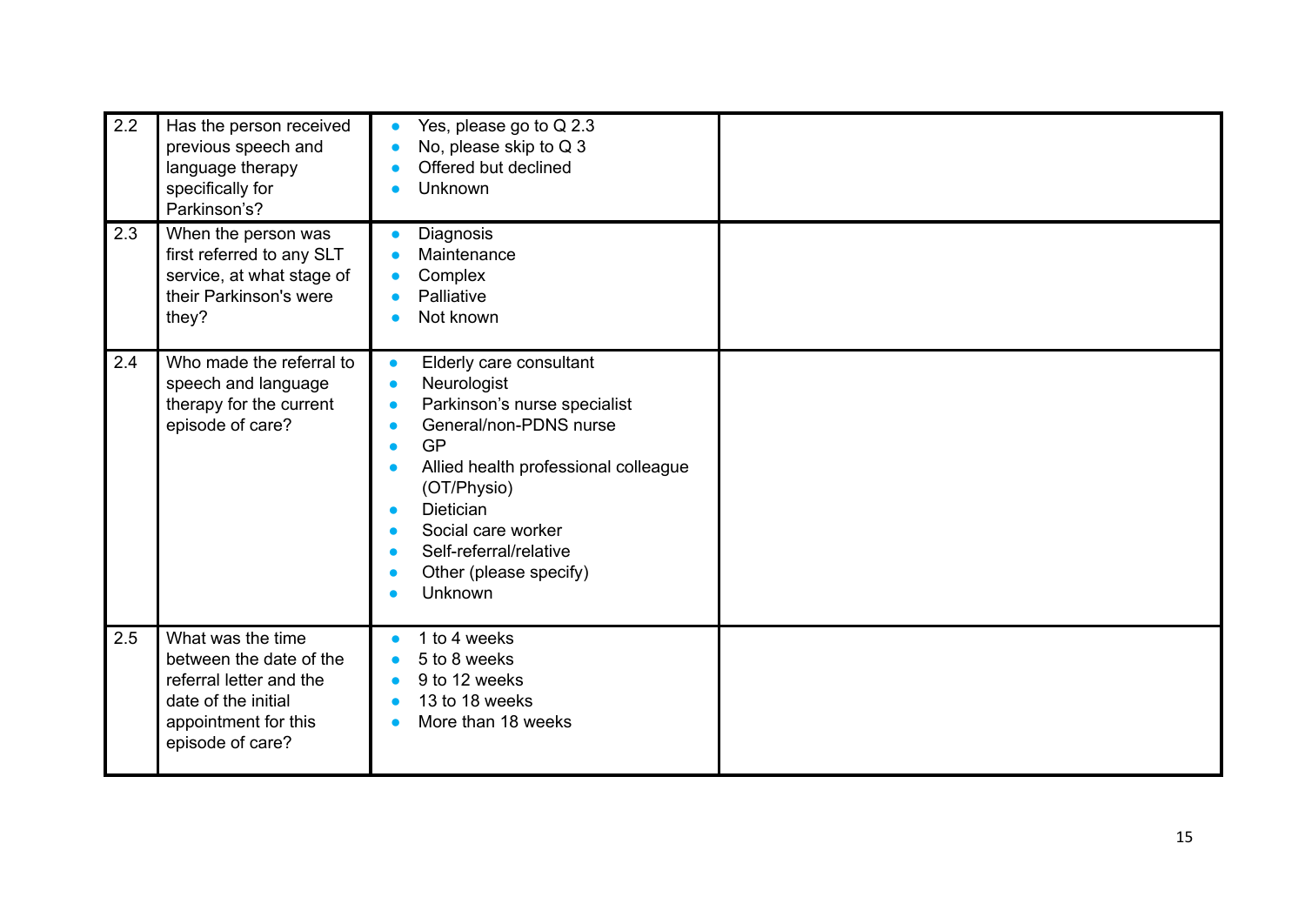| 2.6       | What has been offered in<br>the current episode of<br>care?                                                                                                                                                                                                                                                                                                                                                                                                                                                                                     | Initial assessment and advice only<br>Assessment and review<br>Individual treatment<br>Group treatment<br>Group and individual treatment                                                            |                                                                                                                                                                                                                                                                     |  |  |
|-----------|-------------------------------------------------------------------------------------------------------------------------------------------------------------------------------------------------------------------------------------------------------------------------------------------------------------------------------------------------------------------------------------------------------------------------------------------------------------------------------------------------------------------------------------------------|-----------------------------------------------------------------------------------------------------------------------------------------------------------------------------------------------------|---------------------------------------------------------------------------------------------------------------------------------------------------------------------------------------------------------------------------------------------------------------------|--|--|
|           | 3. Assessments                                                                                                                                                                                                                                                                                                                                                                                                                                                                                                                                  |                                                                                                                                                                                                     |                                                                                                                                                                                                                                                                     |  |  |
|           |                                                                                                                                                                                                                                                                                                                                                                                                                                                                                                                                                 |                                                                                                                                                                                                     | Standard B: It is recommended to make audio or video recordings of spontaneous speech (Dutch Guidelines: R9a, RCSLT Guidelines)                                                                                                                                     |  |  |
| $\bullet$ | Standard C: It is recommended that the speech and language therapist expressly takes note of the individual's "on/off" periods during<br>treatment (Dutch Guidelines: R6, R19b)<br>Standard D: A full profile of each individual's communication skills should be carried out to include at a minimum: Strengths and needs<br>Usage in current and likely environments<br>Partner's own skills and usage<br>Impact of environment on communication<br>Identification of helpful or disadvantageous factors in environment<br>(RCSLT Guidelines) |                                                                                                                                                                                                     |                                                                                                                                                                                                                                                                     |  |  |
|           | to minimise the risk of aspiration:<br>(RCSLT Guidelines)                                                                                                                                                                                                                                                                                                                                                                                                                                                                                       | Problems associated with eating and swallowing should be managed on a case by case basis<br>Problems should be anticipated and supportive measures employed to prevent complications where possible | Standard E: Particular consideration should be given to review and management to support the safety and efficiency of swallowing and<br>There should be early referral to SLT for assessment, swallowing advice and where indicated further instrumental assessment |  |  |
| 3.1       | Was there<br>documentation of on-off<br>phase at assessment?                                                                                                                                                                                                                                                                                                                                                                                                                                                                                    | Yes<br><b>No</b>                                                                                                                                                                                    |                                                                                                                                                                                                                                                                     |  |  |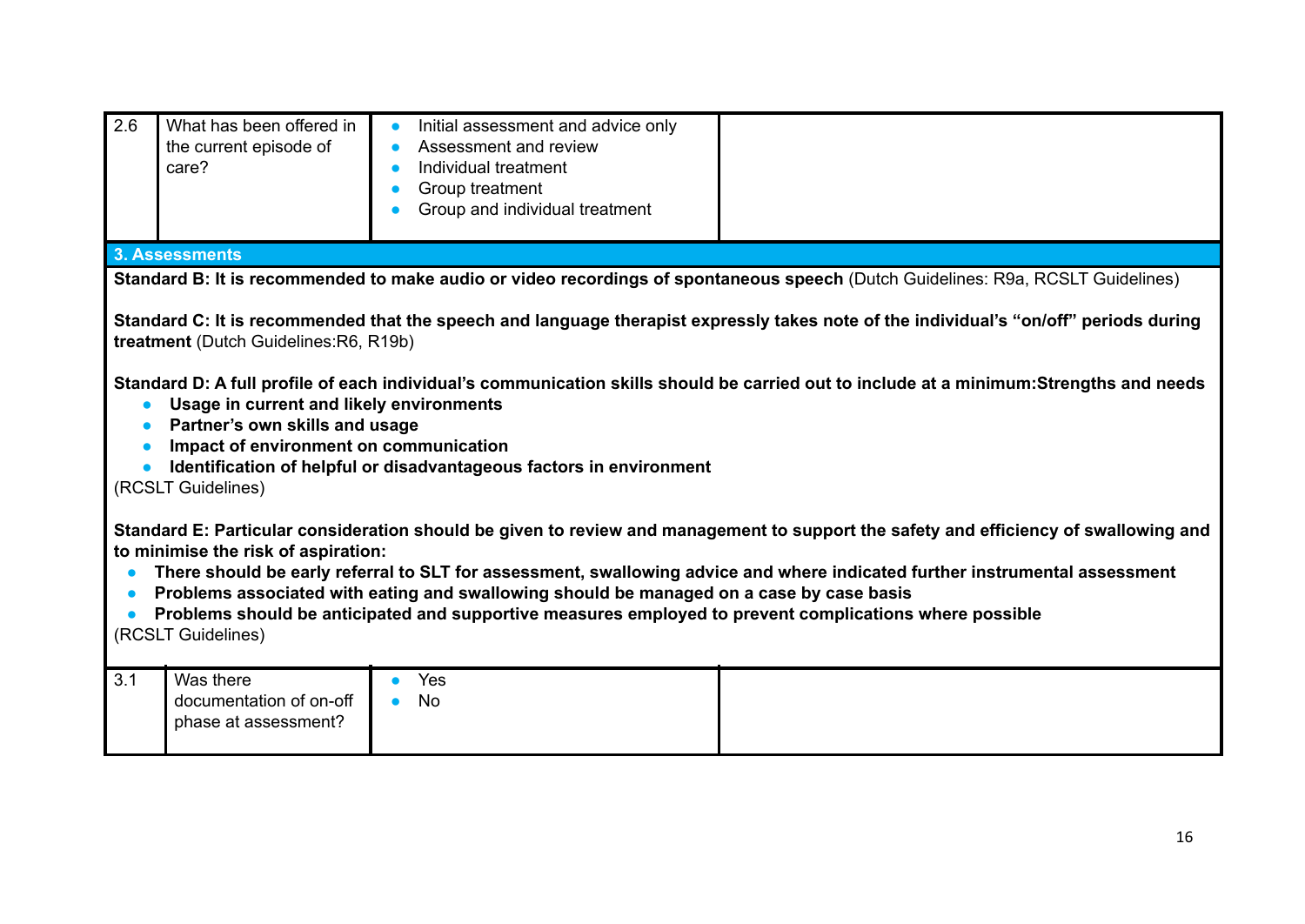| 3.2 | Is an assessment of<br>communication recorded<br>at initial assessment?                       | Yes<br>$\bullet$<br><b>No</b><br>$\bullet$<br>No, but reasons for not appropriate to<br>assess documented<br>No, referred for swallow/drooling<br>$\bullet$<br>assessment only                                                         | If NO go to question 3.5 |
|-----|-----------------------------------------------------------------------------------------------|----------------------------------------------------------------------------------------------------------------------------------------------------------------------------------------------------------------------------------------|--------------------------|
| 3.3 | Did the communication<br>assessment also include<br>a screening question<br>about swallowing? | Yes<br>$\bullet$<br><b>No</b><br>$\bullet$                                                                                                                                                                                             |                          |
| 3.4 | Is an initial audio or<br>video recording included<br>in the record?                          | Yes and available<br>$\bullet$<br>Yes but not available<br>No, Trust/Board governance rules do<br>$\bullet$<br>not permit acquisition or storage of<br>digital data<br>No, equipment not available<br>No, client did not consent<br>No |                          |
| 3.5 | Was an assessment of<br>swallowing recorded at<br>initial assessment?                         | Yes<br>$\bullet$<br>No, but reasons for not appropriate to<br>$\bullet$<br>assess documented<br>No reference to assessments<br>documented<br>No, referred for communication<br>$\bullet$<br>assessment only                            |                          |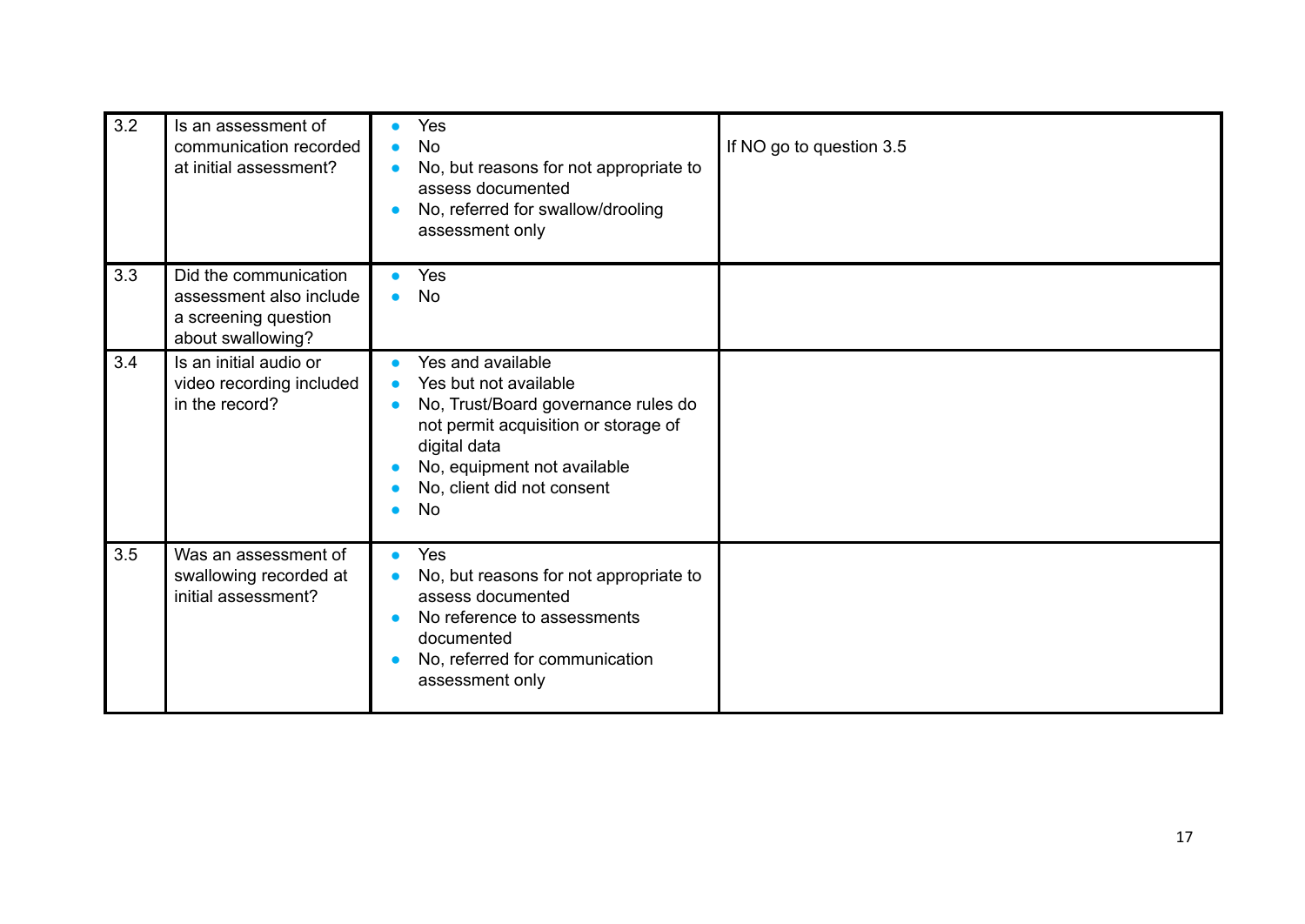| 3.6 | Was drooling assessed?                                                                                                                                                                                                                                                                                                                                                                                                                                                                                                                                                                                                                                      | Yes - formal published assessment<br>used<br>Yes - informal observation checklist<br>used<br>Yes - clinical observations<br>documented<br>Yes - patient report recorded<br>No, as not reported/observed<br><b>No</b>                                                                                                                    |                                                                                                                                     |  |  |  |
|-----|-------------------------------------------------------------------------------------------------------------------------------------------------------------------------------------------------------------------------------------------------------------------------------------------------------------------------------------------------------------------------------------------------------------------------------------------------------------------------------------------------------------------------------------------------------------------------------------------------------------------------------------------------------------|-----------------------------------------------------------------------------------------------------------------------------------------------------------------------------------------------------------------------------------------------------------------------------------------------------------------------------------------|-------------------------------------------------------------------------------------------------------------------------------------|--|--|--|
|     | Assessment of speech, language and communication subsystems<br>Standard F: A perceptual assessment should be made, including respiration, phonation, resonance, articulation, prosody and<br>intelligibility, to acquire an accurate profile for analysis (RCSLT Clinical Guidelines)<br>Standard G: People with Parkinson's should be asked explicitly about difficulties with word finding and conversations (Dutch<br>Guidelines: R11)<br>Standard H: Consider referring people for alternative and augmentative communication equipment that meets their<br>communication needs as Parkinson's disease progresses and their needs change (NICE R 1.7.9) |                                                                                                                                                                                                                                                                                                                                         |                                                                                                                                     |  |  |  |
| 3.7 | Which speech<br>subsystems were<br>assessed and<br>documented?                                                                                                                                                                                                                                                                                                                                                                                                                                                                                                                                                                                              | Phonation including voice quality<br>Loudness/amplitude level and<br>variation<br>Stimulability of volume<br>Prosody including pitch, pitch range<br>and variation<br>Oromotor skills<br>Articulation and speech rate<br>No assessments documented but<br>justification documented<br>No assessments and no justification<br>documented | Tick all that apply<br>Questions 3.7 to 3.11 only to be completed if Q3.2 answered<br><b>YES</b><br>If Q3.2 answered NO go to Q3.12 |  |  |  |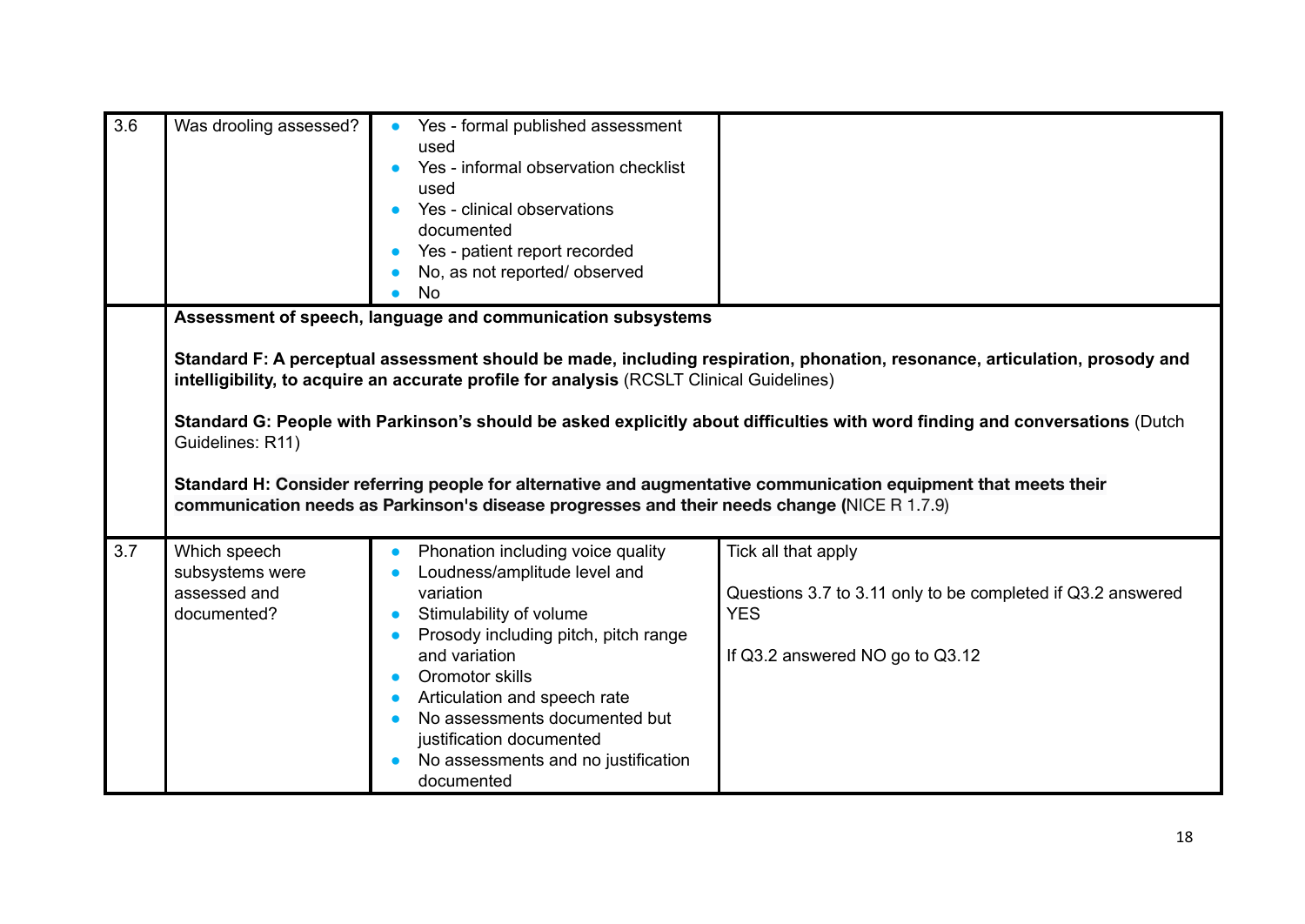| 3.8  | Was intelligibility<br>assessed?                     | Standardised diagnostic intelligibility<br>$\bullet$<br>test completed<br>Informal assessment,<br>$\bullet$<br>non-standardised tool/subsection of<br>other test completed<br>Informal assessment (e.g. rating<br>scale) completed<br>No assessment/results documented<br>but justification given<br>No assessment documented and no<br>justification given |                     |
|------|------------------------------------------------------|-------------------------------------------------------------------------------------------------------------------------------------------------------------------------------------------------------------------------------------------------------------------------------------------------------------------------------------------------------------|---------------------|
| 3.9  | Is word finding<br>assessed?                         | Formal standardized word finding<br>$\bullet$<br>assessment<br>Informal word finding assessment<br>$\bullet$<br>Observations recorded<br>$\bullet$<br>Self report documented but not<br>assessed<br><b>No</b>                                                                                                                                               | Tick one            |
| 3.10 | Was the need for AAC<br>identified and<br>addressed? | Yes<br><b>No</b><br>Not applicable                                                                                                                                                                                                                                                                                                                          |                     |
| 3.11 | Communication - does<br>assessment cover:            | communication participation<br>$\bullet$<br>the impact of Parkinson's on<br>communication<br>the impact of communication changes<br>$\bullet$<br>on partner and/or carer                                                                                                                                                                                    | Tick all that apply |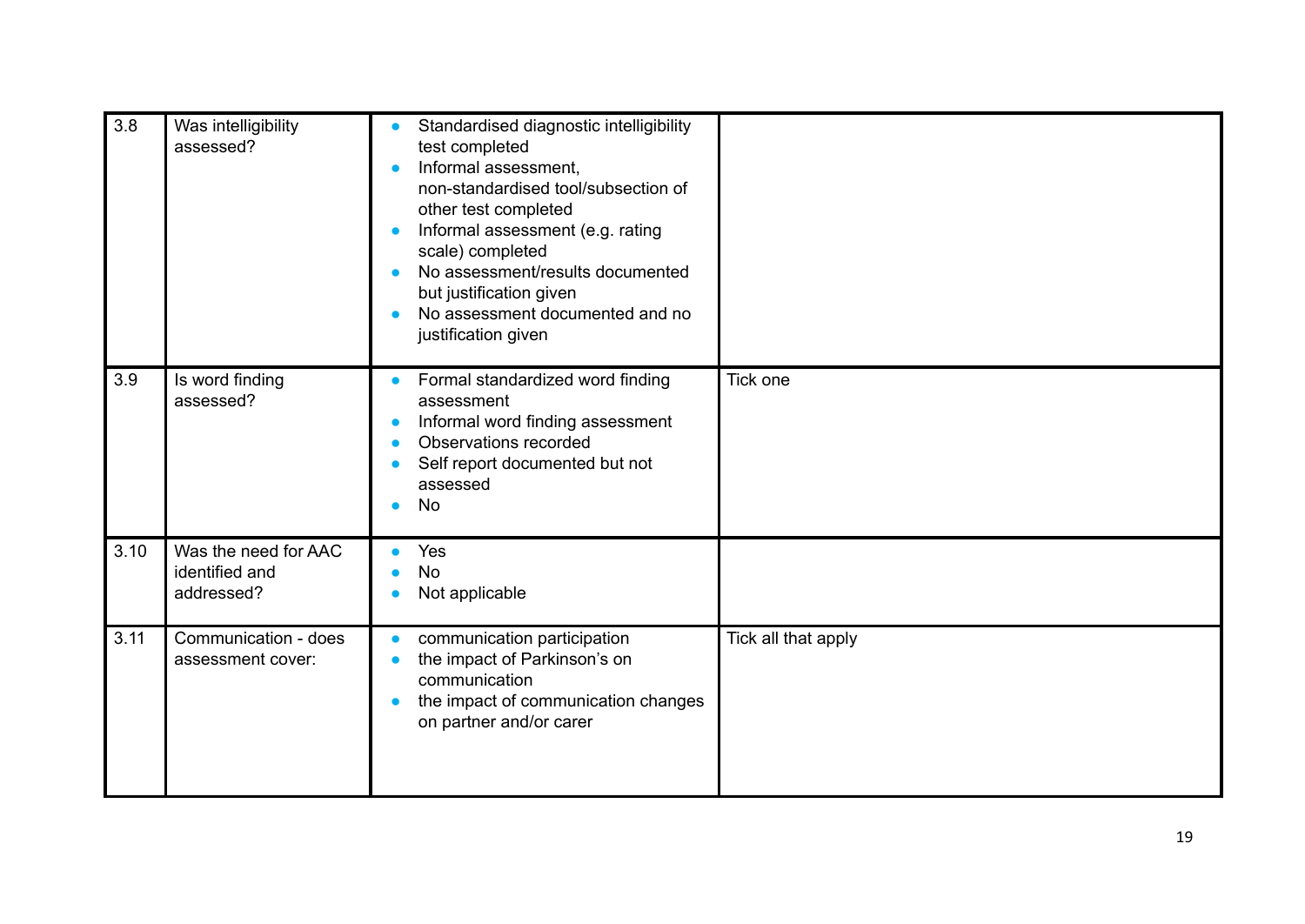|                                                                                                                                                                                                                                                                                                                                                                                                                                                                                                                                                                                                                                                                                                                                                                                                                                 | <b>Results of assessment</b>                                                                                                                |                                                                                                                             |                     |
|---------------------------------------------------------------------------------------------------------------------------------------------------------------------------------------------------------------------------------------------------------------------------------------------------------------------------------------------------------------------------------------------------------------------------------------------------------------------------------------------------------------------------------------------------------------------------------------------------------------------------------------------------------------------------------------------------------------------------------------------------------------------------------------------------------------------------------|---------------------------------------------------------------------------------------------------------------------------------------------|-----------------------------------------------------------------------------------------------------------------------------|---------------------|
| 3.12                                                                                                                                                                                                                                                                                                                                                                                                                                                                                                                                                                                                                                                                                                                                                                                                                            | Were assessment<br>results and rationale for<br>management plan<br>discussed with patient<br>and carer?                                     | Yes<br>$\bullet$<br>No, but justification documented<br>Ċ<br>No and no justification                                        |                     |
| 3.13                                                                                                                                                                                                                                                                                                                                                                                                                                                                                                                                                                                                                                                                                                                                                                                                                            | Was information about<br>communication and/or<br>swallowing provided to<br>patient and carer?                                               | Yes, verbal and written information<br>provided<br>No, but justification documented<br>$\bullet$<br>No and no justification |                     |
| 3.14                                                                                                                                                                                                                                                                                                                                                                                                                                                                                                                                                                                                                                                                                                                                                                                                                            | If the patient is in the<br>complex or palliative<br>phase, is there evidence<br>of anticipatory care<br>planning in the last 12<br>months? | Yes<br><b>No</b><br>Not in complex or palliative phase<br>$\bullet$<br>Not indicated                                        |                     |
|                                                                                                                                                                                                                                                                                                                                                                                                                                                                                                                                                                                                                                                                                                                                                                                                                                 | <b>4. Interventions</b>                                                                                                                     |                                                                                                                             |                     |
| Standard I: Speech and language therapy should be offered to people experiencing communication problems and should include<br>strategies to improve speech and communication, such as attention to effort therapies (NICE: R1.7.8)<br>Standard J: Offer speech and language therapy for people with Parkinson's disease who are experiencing problems with swallowing or<br>saliva. This should include: strategies to improve the safety and efficiency of swallowing to minimise the risk of aspiration, such as<br>expiratory muscle strength training (EMST) (NICE R1.7.8)<br>Standard K: Speech and language therapists should report back to the referrer at the conclusion of an intervention period. Reports<br>should detail intervention, duration, frequency, effects and expected prognosis (Dutch Guidelines: R2b) |                                                                                                                                             |                                                                                                                             |                     |
| 4.1                                                                                                                                                                                                                                                                                                                                                                                                                                                                                                                                                                                                                                                                                                                                                                                                                             | Communication - which<br>of the following                                                                                                   | Pitch (range)<br>Prosody<br>Improvement of vocal loudness                                                                   | Tick all that apply |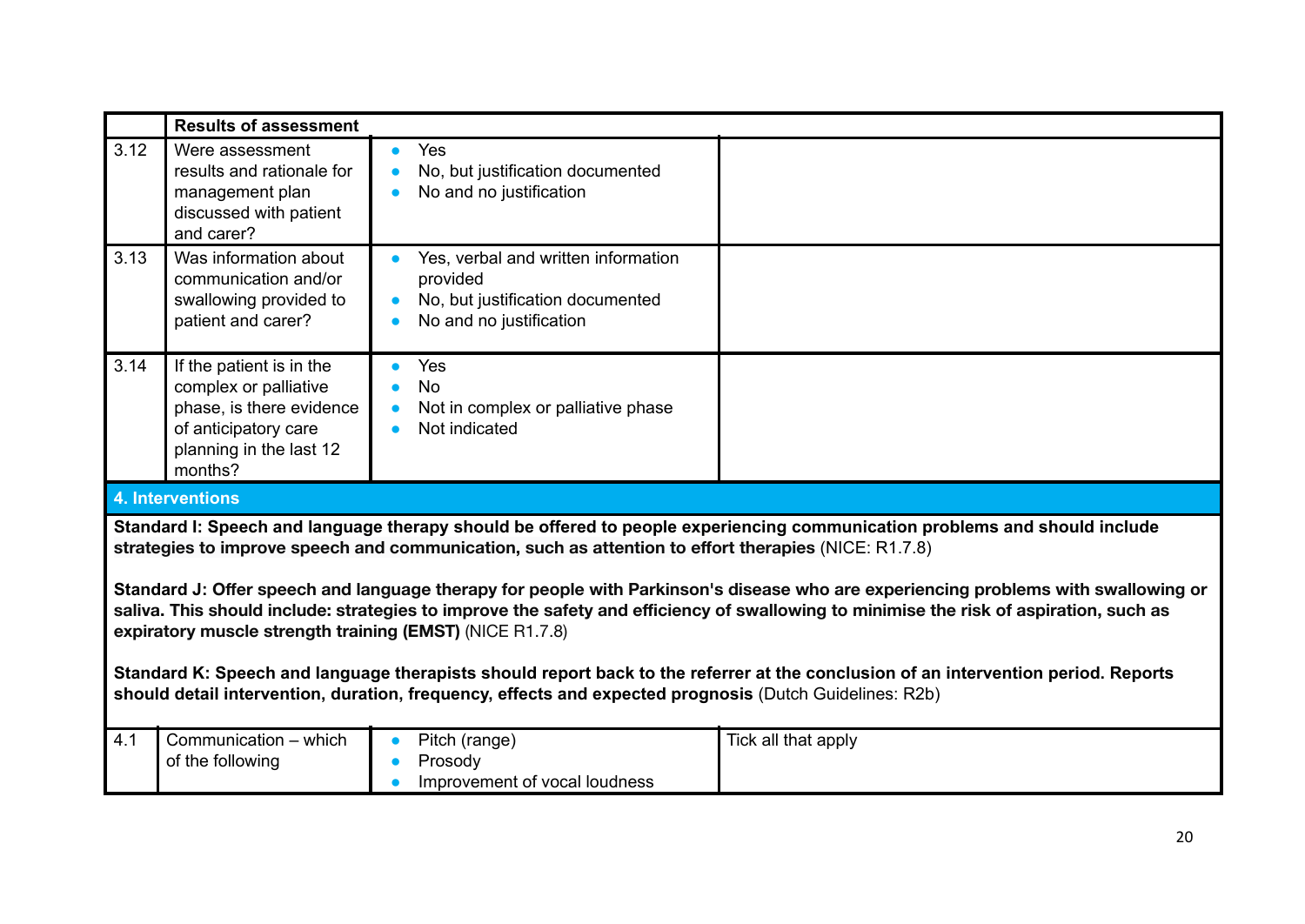|     | interventions were<br>offered?                                      | Strategies to optimise intelligibility<br>Word finding/language change<br>Patient education/advice<br>Managing patient participation<br>Managing patient impact<br>Managing generalisation outside clinic<br>Carer education/advice<br>Managing career impact<br>Other<br>Not applicable – seen for<br>swallowing/drooling only |                     |
|-----|---------------------------------------------------------------------|---------------------------------------------------------------------------------------------------------------------------------------------------------------------------------------------------------------------------------------------------------------------------------------------------------------------------------|---------------------|
| 4.2 | Swallow - which of the<br>following interventions<br>were offered:  | Strategies for safer swallowing<br>Fluid and diet modification<br>Positioning<br>Feeding advice for carers<br>Environmental/external cueing<br><b>Expiratory Muscle Strength Training</b><br>Information on risks and warning signs<br>Other (please describe)<br>Not applicable - seen for<br>communication/drooling only      | Tick all that apply |
| 4.3 | Drooling – which of the<br>following interventions<br>were offered: | Strategies to manage saliva<br>Swallow reminder tools<br>Referral on for botulinum toxin/medical<br>management<br>Other (please describe)<br>Not applicable - seen for<br>communication/swallowing only                                                                                                                         | Tick all that apply |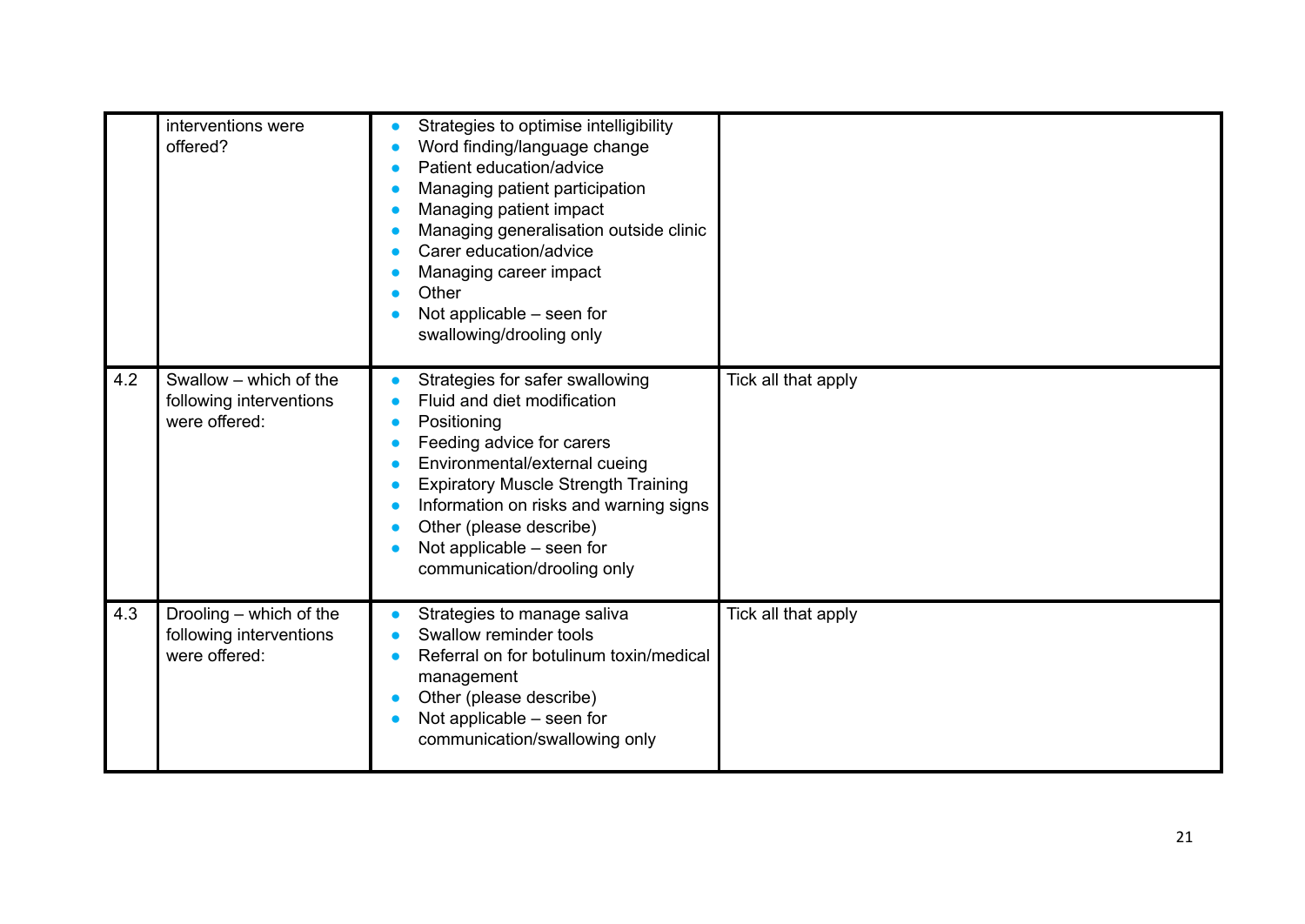| 4.4 | Were reports made back<br>to the referrer/other key<br>people at the conclusion<br>of an intervention period<br>(or in interim reports<br>where treatment lasts a<br>longer time)? | Yes<br>No, but will be done at the end of this<br>assessment/intervention<br><b>No</b><br>٠                                                                                                                                                                                                               |                                                                  |
|-----|------------------------------------------------------------------------------------------------------------------------------------------------------------------------------------|-----------------------------------------------------------------------------------------------------------------------------------------------------------------------------------------------------------------------------------------------------------------------------------------------------------|------------------------------------------------------------------|
| 5.1 | 5. About the Speech and Language Therapist<br>What band (grade) is the<br>speech and language<br>therapist who carried out<br>the initial assessment of<br>this person?            | 4<br>5<br>6<br>8a<br>8b<br>8c                                                                                                                                                                                                                                                                             |                                                                  |
| 5.2 | Approximately what<br>percentage of people<br>seen by the audited<br>therapist in a year have<br>Parkinson's?                                                                      | $0 - 19%$<br>20-39%<br>40-59%<br>60-79%<br>80-99%<br>100%<br>Unknown                                                                                                                                                                                                                                      | The individual who is seeing the person for this episode of care |
| 6.1 | 6. Evidence base<br>Which of the following did<br>the audited therapist use<br>to inform clinical practice<br>or guide intervention?                                               | Own clinical experience<br>Advice from colleagues<br><b>RCSLT Clinical Guidelines (CQ Live)</b><br>Ċ<br><b>RCSLT Communicating Quality Live</b><br>Ċ<br>2017 NICE Guideline: Parkinson's<br>Ċ<br>disease: Diagnosis and management<br>in primary and secondary care and<br>other relevant NICE guidelines | Tick all that apply                                              |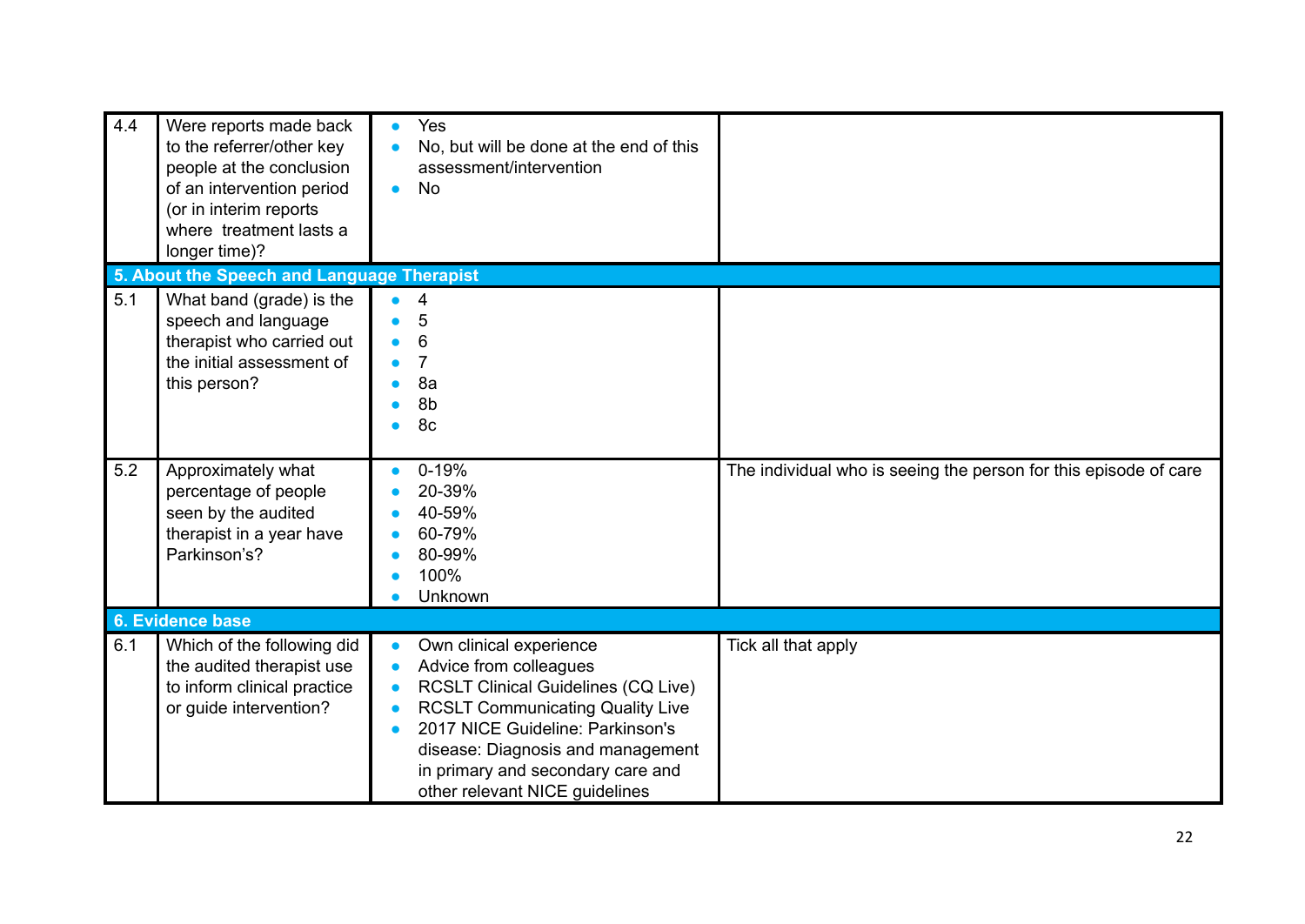|  | National Service Framework for Long   |  |
|--|---------------------------------------|--|
|  | Term Neurological Conditions (NSF -   |  |
|  | LTNC) guidelines                      |  |
|  | Allied Health Professionals'          |  |
|  | competency framework for              |  |
|  | progressive neurological conditions   |  |
|  | Published evidence in a peer reviewed |  |
|  | journal                               |  |
|  | <b>None</b>                           |  |
|  | Other (please specify)                |  |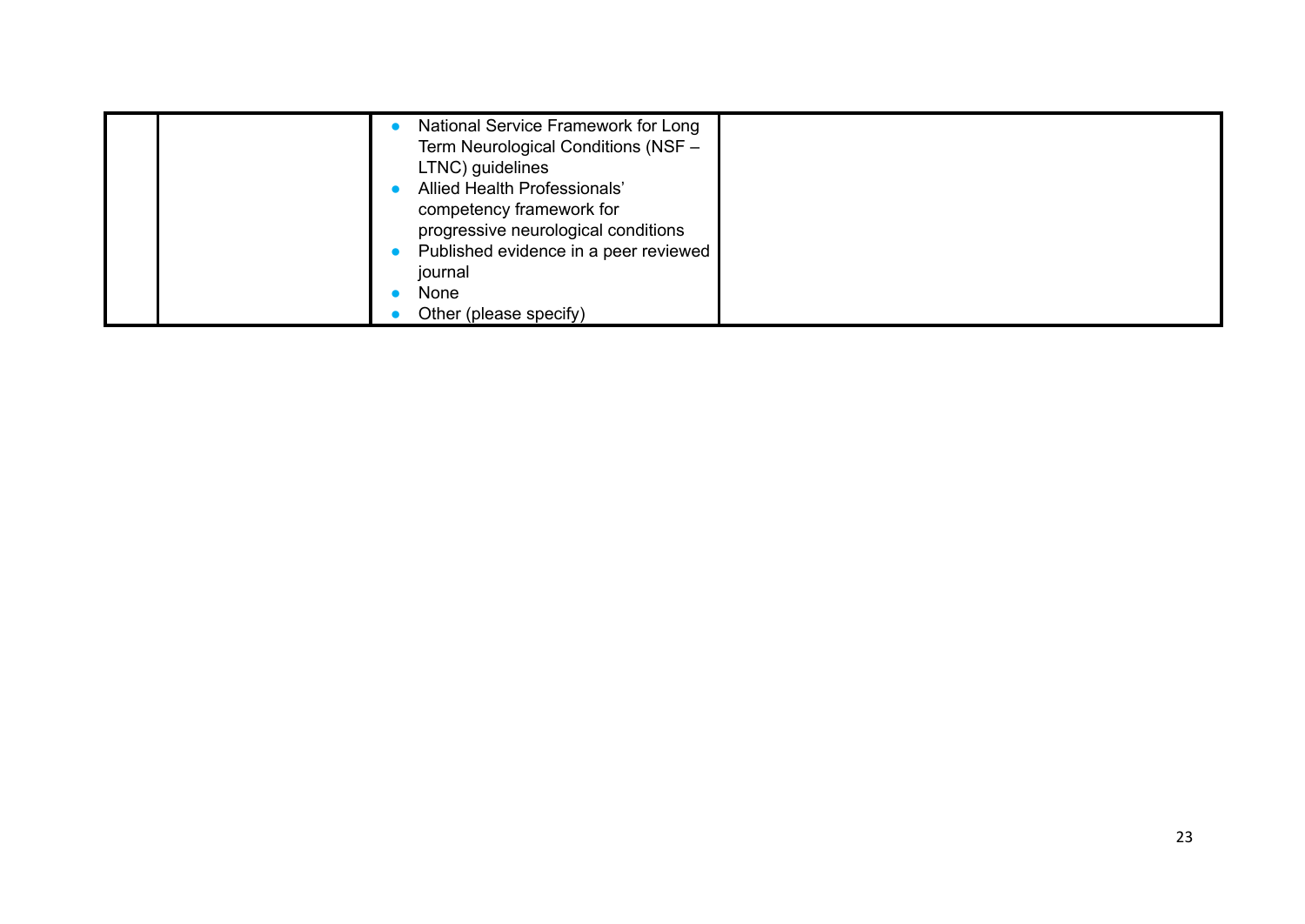#### **Appendix A: Printable Patient Audit sheet**

Use this to record your patient cases before entering the data on the online tool.

|     | 1. Demographics                                 |                                                                                                                                                                                                                                                                                                                                                                                                                                                                                                                                                                                                                                                                                                              |  |
|-----|-------------------------------------------------|--------------------------------------------------------------------------------------------------------------------------------------------------------------------------------------------------------------------------------------------------------------------------------------------------------------------------------------------------------------------------------------------------------------------------------------------------------------------------------------------------------------------------------------------------------------------------------------------------------------------------------------------------------------------------------------------------------------|--|
| 1.1 | Patient identifier                              |                                                                                                                                                                                                                                                                                                                                                                                                                                                                                                                                                                                                                                                                                                              |  |
| 1.2 | Gender                                          | Male<br>$\bullet$<br>Female<br>Other/patient prefers not to say<br>$\bullet$                                                                                                                                                                                                                                                                                                                                                                                                                                                                                                                                                                                                                                 |  |
| 1.3 | Ethnicity                                       | White<br>$\bullet$<br>British,<br>$\circ$<br>Irish<br>$\circ$<br>Traveller<br>$\circ$<br>Any other White background<br>$\circ$<br>Asian/Asian British<br>Indian<br>$\circ$<br>Pakistani<br>$\circ$<br>Bangladeshi<br>$\circ$<br>Chinese<br>$\circ$<br>Any other Asian background<br>$\circ$<br>Black/African/Caribbean/Black British<br>African<br>$\circ$<br>Caribbean<br>$\circ$<br>any other Black background<br>$\circ$<br>Mixed/multiple ethnic backgrounds<br>White and Black Caribbean<br>$\circ$<br>o White and Black African<br>$\circ$ White and Asian<br>Any other mixed background<br>$\circ$<br>Other ethnic group<br>Arab<br>$\circ$<br>Any other ethnic group<br>$\circ$<br>prefer not to say |  |
| 1.4 | Year of birth                                   |                                                                                                                                                                                                                                                                                                                                                                                                                                                                                                                                                                                                                                                                                                              |  |
| 1.5 | What setting does this<br>patient live in?      | Own home<br>$\bullet$<br>Residential care home<br>$\bullet$<br>Nursing home<br>$\bullet$<br>Other (please specify)<br>$\bullet$                                                                                                                                                                                                                                                                                                                                                                                                                                                                                                                                                                              |  |
| 1.6 | In what health setting was<br>the patient seen? | NHS - outpatient<br>$\bullet$<br>NHS - community<br>Private clinic<br>At home<br>Other (please specify)                                                                                                                                                                                                                                                                                                                                                                                                                                                                                                                                                                                                      |  |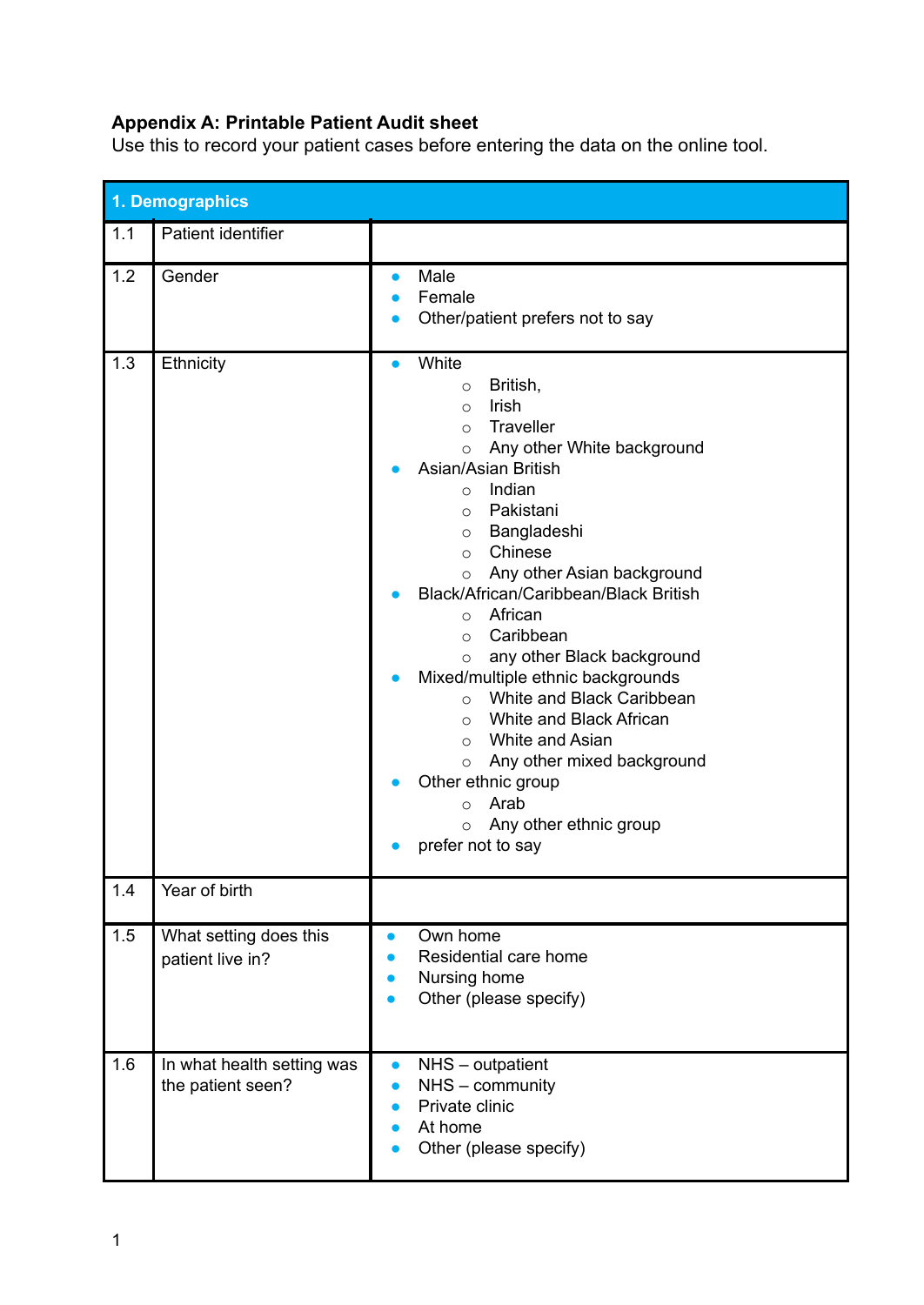| 1.7 | How was this person<br>assessed?                                                                                                        | In person<br>Virtually - by video<br>Virtually - by telephone                                                                                                                                                                                                                                                                 |
|-----|-----------------------------------------------------------------------------------------------------------------------------------------|-------------------------------------------------------------------------------------------------------------------------------------------------------------------------------------------------------------------------------------------------------------------------------------------------------------------------------|
| 1.8 | Parkinson's phase                                                                                                                       | Diagnosis<br>$\bullet$<br>Maintenance<br>Complex<br>Palliative                                                                                                                                                                                                                                                                |
|     | 2. Referral                                                                                                                             |                                                                                                                                                                                                                                                                                                                               |
| 2.1 | Year of Parkinson's<br>diagnosis                                                                                                        |                                                                                                                                                                                                                                                                                                                               |
| 2.2 | Has this person received<br>previous speech and<br>language therapy<br>specifically for<br>Parkinson's?                                 | Yes (go to $Q2.3$ )<br>$\bullet$<br>No (go to Q2.4)<br>Offered but declined (go to Q2.4)<br>Unknown (go to Q2.4)                                                                                                                                                                                                              |
| 2.3 | When the person was first<br>referred to any SLT<br>service, at what stage of<br>their Parkinson's were<br>they?                        | Diagnosis<br>$\bullet$<br>Maintenance<br>Complex<br>Palliative<br>Not known<br>$\bullet$                                                                                                                                                                                                                                      |
| 2.4 | Who made the referral to<br>speech and language<br>therapy for the current<br>episode of care?                                          | Elderly care consultant<br>$\bullet$<br>Neurologist<br>$\bullet$<br>Parkinson's nurse specialist<br>$\bullet$<br>General/non-PDNS nurse<br>$\bullet$<br>GP<br>Allied health professional colleague (physio/OT)<br>Dietician<br>Social care worker<br>Self-referral/relative<br>$\bullet$<br>Other (please specify)<br>Unknown |
| 2.5 | What was the time<br>between the date of the<br>referral letter and the date<br>of the initial appointment<br>for this episode of care? | 1 to 4 weeks<br>$\bullet$<br>5 to 8 weeks<br>$\bullet$<br>9 to 12 weeks<br>$\bullet$<br>13 to 18 weeks<br>More than 18 weeks                                                                                                                                                                                                  |
| 2.6 | What has been offered in<br>the current episode of<br>care?                                                                             | Initial assessment and advice only<br>$\bullet$<br>Assessment and review<br>$\bullet$<br>Individual treatment<br>$\bullet$<br>Group treatment<br>Group and individual treatment                                                                                                                                               |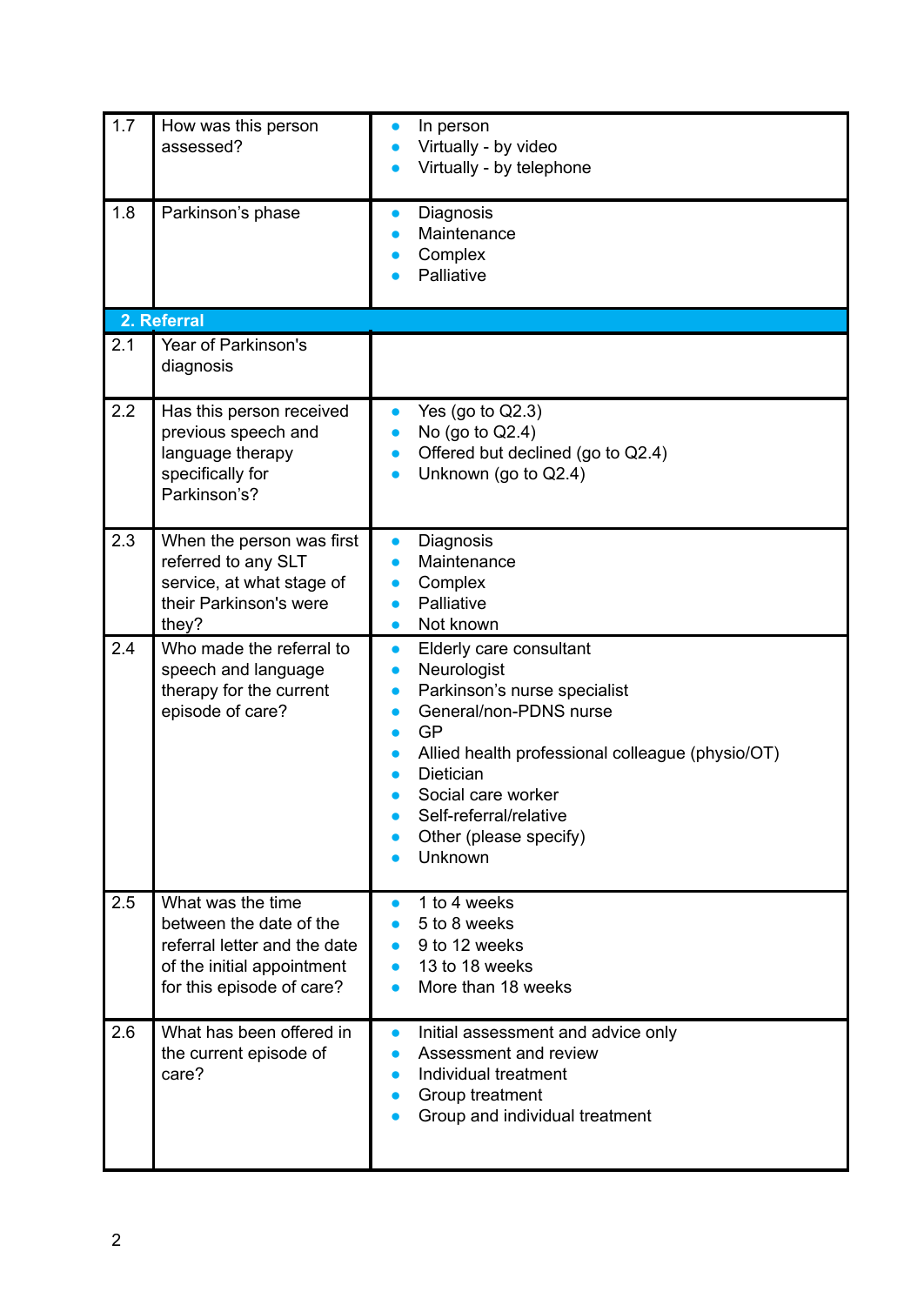|     | 3. Assessments                                                                                |                                                                                                                                                                                                                                                                                                                                                                           |  |  |
|-----|-----------------------------------------------------------------------------------------------|---------------------------------------------------------------------------------------------------------------------------------------------------------------------------------------------------------------------------------------------------------------------------------------------------------------------------------------------------------------------------|--|--|
| 3.1 | Was there<br>documentation of on-off<br>phase at assessment?                                  | Yes<br><b>No</b>                                                                                                                                                                                                                                                                                                                                                          |  |  |
| 3.2 | Is an assessment of<br>communication recorded<br>at initial assessment?<br>If no, go to Q3.5  | Yes<br><b>No</b><br>No, but reasons for not appropriate to assess<br>documented<br>No, referred for swallowing/drooling assessment only                                                                                                                                                                                                                                   |  |  |
| 3.3 | Did the communication<br>assessment also include<br>a screening question<br>about swallowing? | Yes<br><b>No</b>                                                                                                                                                                                                                                                                                                                                                          |  |  |
| 3.4 | Is an initial audio or<br>video recording included<br>in the record?                          | Yes and available<br>Yes but not available<br>No, Trust/Board governance rules do not permit<br>$\bullet$<br>acquisition or storage of digital data<br>No, equipment not available<br>No, client did not consent<br>No                                                                                                                                                    |  |  |
| 3.5 | Was an assessment of<br>swallowing recorded at<br>initial assessment?                         | Yes<br>$\bullet$<br>No, but reasons for not appropriate to assess<br>$\bullet$<br>documented<br>No reference to assessments documented<br>$\bullet$<br>No, referred for communication assessment only<br>$\bullet$                                                                                                                                                        |  |  |
| 3.6 | Was drooling assessed?                                                                        | Yes - formal published assessment used<br>$\bullet$<br>Yes - informal observation checklist used<br>Yes - clinical observations documented<br>Yes - patient report recorded<br>No, as not reported/observed<br><b>No</b>                                                                                                                                                  |  |  |
| 3.7 | Which speech<br>subsystems were<br>assessed and<br>documented?<br>Tick all that apply         | Phonation including voice quality<br>$\bullet$<br>Loudness/amplitude level and variation<br>$\bullet$<br>Prosody including pitch, pitch range and variation<br>Oromotor skills<br>$\bullet$<br>Articulation and speech rate<br>$\bullet$<br>No assessments documented but justification<br>$\bullet$<br>documented<br>No assessments and no justification documented<br>● |  |  |
|     | Questions 3.7 to 3.11 only to be completed if Q3.2 answered 'yes'                             |                                                                                                                                                                                                                                                                                                                                                                           |  |  |

*If questions 3.2 answered 'no' go to question 3.12*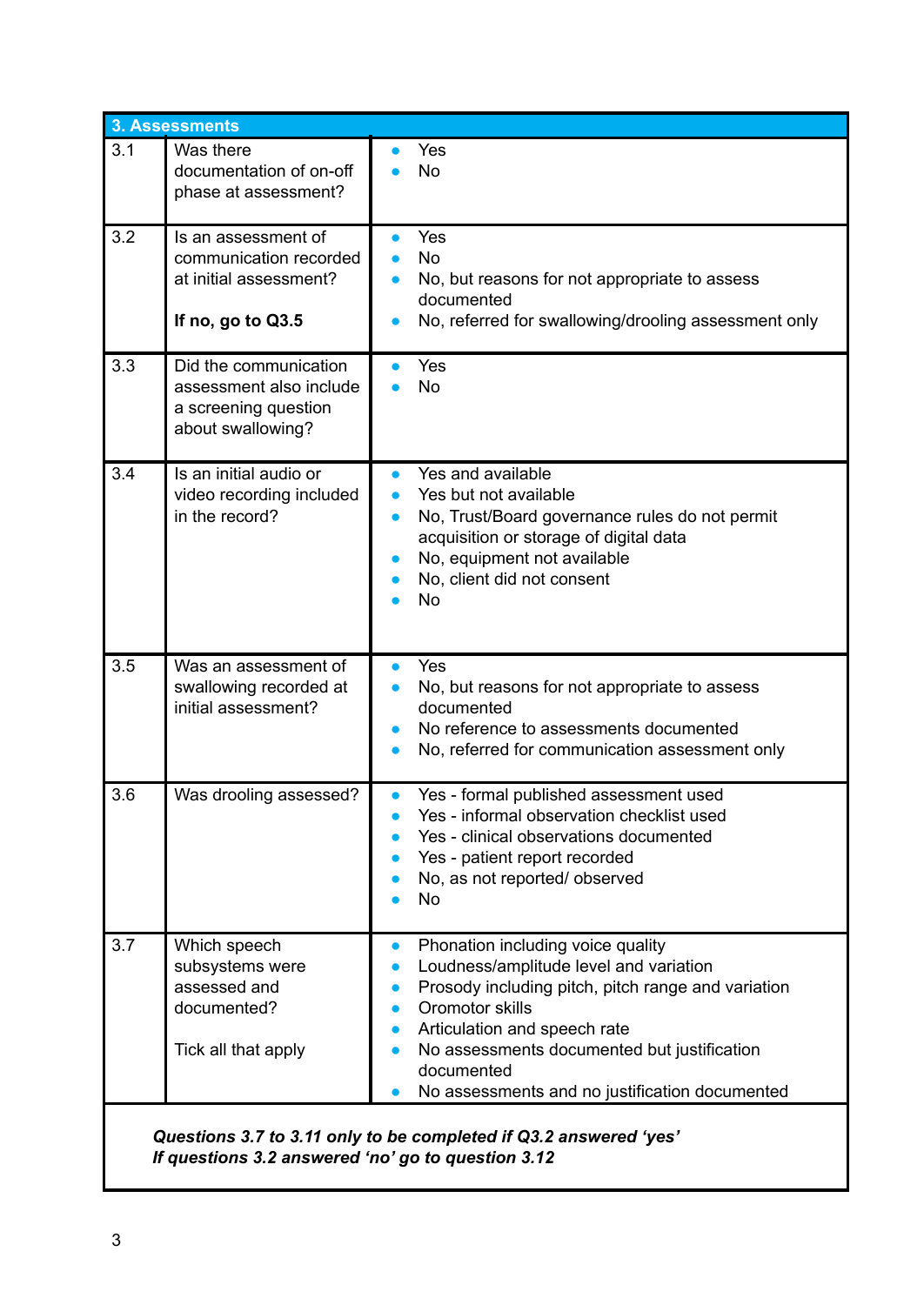| 3.8  | Was intelligibility<br>assessed?                                                                                                      | Standardised diagnostic intelligibility test completed<br>$\bullet$<br>Informal assessment, non-standardised tool/subsection<br>of other test completed<br>Informal assessment (e.g. rating scale) completed<br>$\bullet$<br>No assessment/results documented but justification<br>given<br>No assessment documented and no justification given |
|------|---------------------------------------------------------------------------------------------------------------------------------------|-------------------------------------------------------------------------------------------------------------------------------------------------------------------------------------------------------------------------------------------------------------------------------------------------------------------------------------------------|
| 3.9  | Is word finding<br>assessed?                                                                                                          | Formal standardized word finding assessment<br>$\bullet$<br>Informal word finding assessment<br>$\bullet$<br>Observations recorded<br>Self report documented but not assessed<br><b>No</b>                                                                                                                                                      |
| 3.10 | Was the need for AAC<br>identified and<br>addressed?                                                                                  | Yes<br><b>No</b><br>Not applicable                                                                                                                                                                                                                                                                                                              |
| 3.11 | Communication - does<br>assessment cover:<br>Tick all that apply                                                                      | communication participation<br>$\bullet$<br>the impact of Parkinson's on communication<br>$\bullet$<br>the impact of communication changes on partner<br>and/or carer                                                                                                                                                                           |
|      | <b>Results of assessment</b>                                                                                                          |                                                                                                                                                                                                                                                                                                                                                 |
| 3.12 | Were assessment<br>results and rationale for<br>management plan<br>discussed with patient<br>and carer?                               | Yes<br>No, but justification documented<br>No and no justification                                                                                                                                                                                                                                                                              |
| 3.13 | Was information about<br>communication and/or<br>swallowing provided to<br>patient and carer?                                         | Yes, verbal and written information provided<br>No, but justification documented<br>No and no justification                                                                                                                                                                                                                                     |
| 3.14 | If a patient is in complex<br>or palliative phase, is<br>there evidence of<br>anticipatory care<br>planning in the last 12<br>months? | Yes<br>$\bullet$<br>No<br>Not in complex or palliative phase<br>Not indicated                                                                                                                                                                                                                                                                   |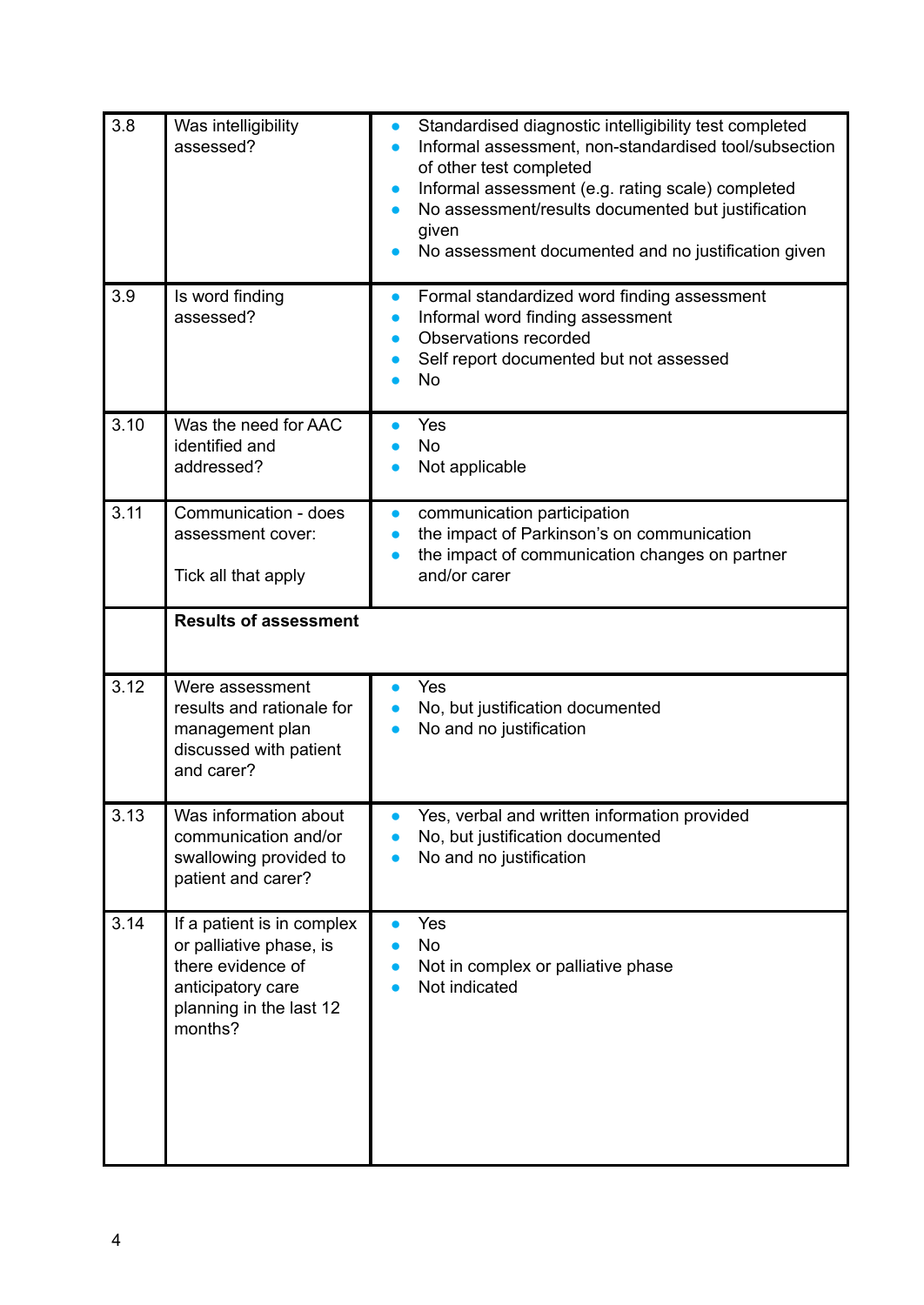|     | 4. Interventions                                                                                                                                                                         |                                                                                                                                                                                                                                                                                                                                                                                                                                                                                                                                               |
|-----|------------------------------------------------------------------------------------------------------------------------------------------------------------------------------------------|-----------------------------------------------------------------------------------------------------------------------------------------------------------------------------------------------------------------------------------------------------------------------------------------------------------------------------------------------------------------------------------------------------------------------------------------------------------------------------------------------------------------------------------------------|
| 4.1 | Communication – which of<br>the following interventions<br>were offered?<br>Tick all that apply                                                                                          | Pitch (range)<br>$\bullet$<br>Prosody<br>$\bullet$<br>Improvement of vocal loudness<br>$\bullet$<br>Strategies to optimise intelligibility<br>$\bullet$<br>Word finding/language change<br>$\bullet$<br>Patient education/advice<br>●<br>Managing patient participation<br>$\bullet$<br>Managing patient impact<br>$\bullet$<br>Managing generalisation outside clinic<br>$\bullet$<br>Carer education/advice<br>$\bullet$<br>Managing career impact<br>$\bullet$<br>Other<br>$\bullet$<br>Not applicable – seen for swallowing/drooling only |
| 4.2 | Swallow - which of the<br>following interventions<br>were offered:<br>Tick all that apply                                                                                                | Strategies for safer swallowing<br>$\bullet$<br>Fluid and diet modification<br>Positioning<br>$\bullet$<br>Feeding advice for carers<br>$\bullet$<br>Environmental/external cueing<br>$\bullet$<br><b>Expiratory Muscle Strength Training</b><br>Information on risks and warning signs<br>$\bullet$<br>Other (please describe)<br>Not applicable – seen for communication/drooling only                                                                                                                                                      |
| 4.3 | Drooling - which of the<br>following interventions<br>were offered:<br>Tick all that apply                                                                                               | Strategies to manage saliva<br>$\bullet$<br>Swallow reminder tools<br>$\bullet$<br>Referral on for botulinum toxin/medical management<br>$\bullet$<br>Other (please describe)<br>Not applicable - seen for communication/swallowing<br>only                                                                                                                                                                                                                                                                                                   |
| 4.4 | Were reports made back<br>to the referrer/other key<br>people at the conclusion<br>of an intervention period<br>(or when treatment lasts a<br>longer time there are<br>interim reports)? | Yes<br>No<br>Not applicable as assessment/intervention still in<br>progress                                                                                                                                                                                                                                                                                                                                                                                                                                                                   |